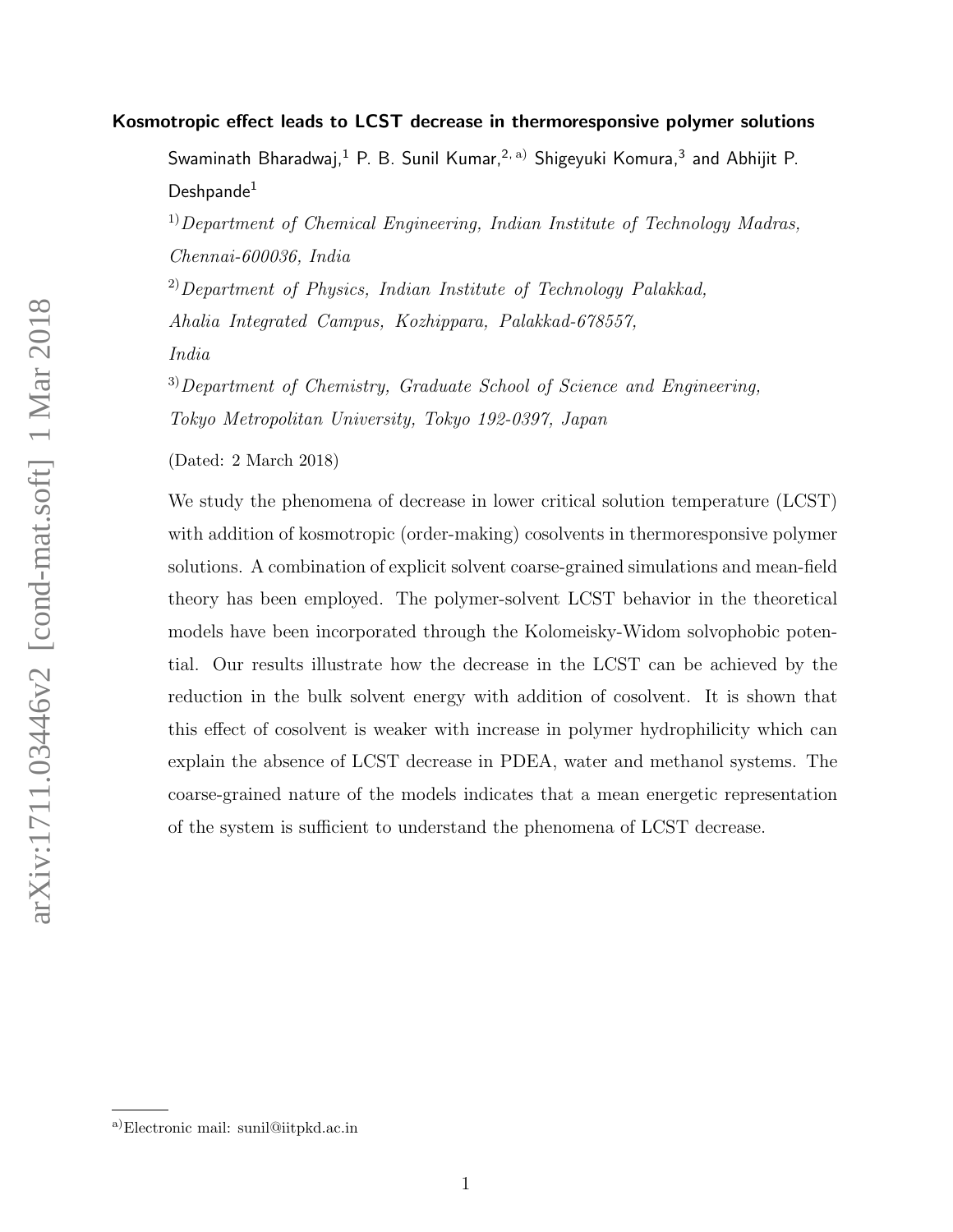#### I. INTRODUCTION

Cononsolvency is the phenomenon in which a polymer phase separates out in a mixture of good solvents. This behavior is exhibited by many systems such as Poly(Nisopropylacrylamide)  $(PNiPAM)$ ,<sup>1,2</sup> Poly(N,N-diethylacrylamide)  $(PDEA)$ ,<sup>3-5</sup> Poly(N,Ndimethylacrylamide),<sup>6,7</sup>, Polyvinylalcohol<sup>8,9</sup> and tertiary butyl alcohol<sup>10</sup> in aqueous solutions with different cosolvents. Our interest lies in the cononsolvency of thermoresponsive polymer solutions which exhibit a bulk phase lower critical solution temperature (LCST) accompanied by a temperature dependent coil-to-globule transition at the single chain level. Well known examples of such polymers are  $PNiPAM^{11-13}$  and  $PDEA^{3,14,15}$  which show LCST in water and cononsolvency with addition of cosolvents such as alcohols, dimethyl sulfoxide, and tetrahydrofuran.<sup>16–18</sup> In these systems, two interlinked phenomena can be observed with the increase in cosolvent concentration: a coil-globule-coil re-entrant transition at fixed temperature, and a decrease (increase) in the LCST in the low (high) cosolvent concentration regime.<sup>18</sup>

#### A. Background

The physical origin of cononsolvency is a very important problem in the field of polymer physics as it finds applications in polymer processing, self assembly, drug delivery and surface modification. The current understanding of cononsolvency in thermoresponsive polymer systems is predominantly based on the ternary system of PNiPAM, water and alcohols. Through a combination of refractive index and size measurements in PNiPAM, water and methanol mixtures, Zhang and  $\text{Wu}^{19}$  proposed that cononsolvency is driven purely by the formation of water-methanol clusters. These clusters were shown to reduce the number of hydration sites for the polymer which led to its collapse at low methanol concentrations. On the other hand, the re-entrant transition at higher methanol concentrations is driven by solvation of the polymer by excess methanol. This mechanism is supported by the molecular simulations performed by Pang and coworkers<sup>20</sup> on the ternary mixture of NiPAM, water, and methanol; and the DSC and FTIR measurements by Sun and Wu.<sup>21</sup> Bischofberger et al.18,22 hypothesized, through a combination of calorimetric and scattering experiments, that the LCST is dependent on the enthalpy difference between the bulk and bound water, and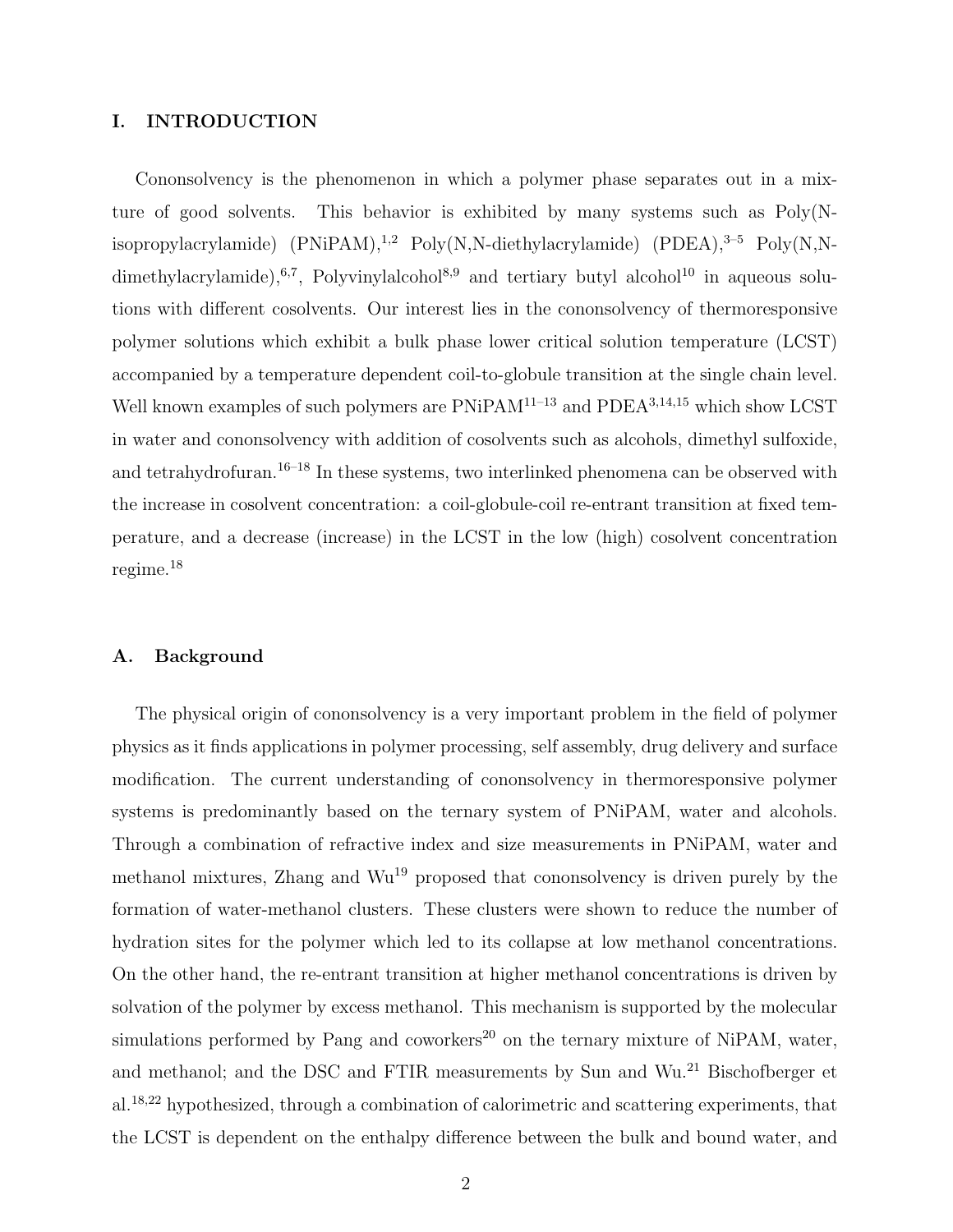the entropy loss of bound solvent. The coil-to-globule transition occurs when the entropy loss of bound solvent overcomes the energy gain of the bound solvent. The addition of alcohol reduces the energy of the bulk solvent due to kosmotropic effect which leads to the reduction in the LCST. They further observed that the type of alcohol does not have any effect on the nature of transition. Based on these experimental observations, they proposed that a meanfield description of the solvent mixture is sufficient to explain the cononsolvency behavior in thermoresponsive polymers. The idea of mean-field description of the solvent mixture was also proposed earlier by Amiya and coworkers,<sup>23</sup> where they hypothesized that the attraction between the solvent(s) and cosolvent(c) or a negative Flory-Huggins interaction parameter  $(\chi_{cs})$  is at the origin of cononsolvency. Given the positive values of  $\chi_{cs}$  in pure water-alcohol mixtures, they proposed that the change to its negative values is due to polymer mediated interactions.

The enhancement of the solvent-cosolvent attraction by the polymer has been questioned by Schild and coworkers<sup>24</sup> as the behavior of PNiPAM in water-methanol mixtures remains same even with a 200 fold increase in the polymer concentration. Based on this observation, they stated that a mechanism involving local solvent-polymer interactions which vary with composition may be driving the cononsolvency behavior. Through their calculation of Kirkwood-Buff (KB) integrals for the NiPAM-water-methanol mixture, Mukherji et al.<sup>25,26</sup> showed that the NiPAM-methanol interaction is the most dominant. They proposed that cononsolvency is a generic phenomenon which is driven only by the preferential adsorption of the cosolvent on the polymer.<sup>26,27</sup> They further stated that this observation combined with the argument made by Schild and coworkers<sup>24</sup> regarding the positive nature of  $\chi_{cs}$  points to the non-applicability of mean-field theory. This mechanism of preferential adsorption of the cosolvent is also supported by the work of Tanaka and coworkers.<sup>28,29</sup> They extended their cooperative hydration model<sup>30</sup> to a two-component solvent and proposed that the competitive hydrogen bonding of the solvents with the polymer is the driving force behind cononsolvency.

However, recent studies which involve scattering experiments in combination with random phase approximation theory have shown that the effective  $\chi_{\text{cs}}$  is negative in PDEA-water(s)ethanol(c)<sup>31</sup> and PDEA-water(s)-trimethylamine N-oxide (TMAO)(c) mixtures.<sup>32</sup> This indicates that there may be polymer mediated (direct or indirect) contribution to the solventcosolvent interaction. Additionally, concerns have been raised by Pica and Graziano,<sup>33</sup> and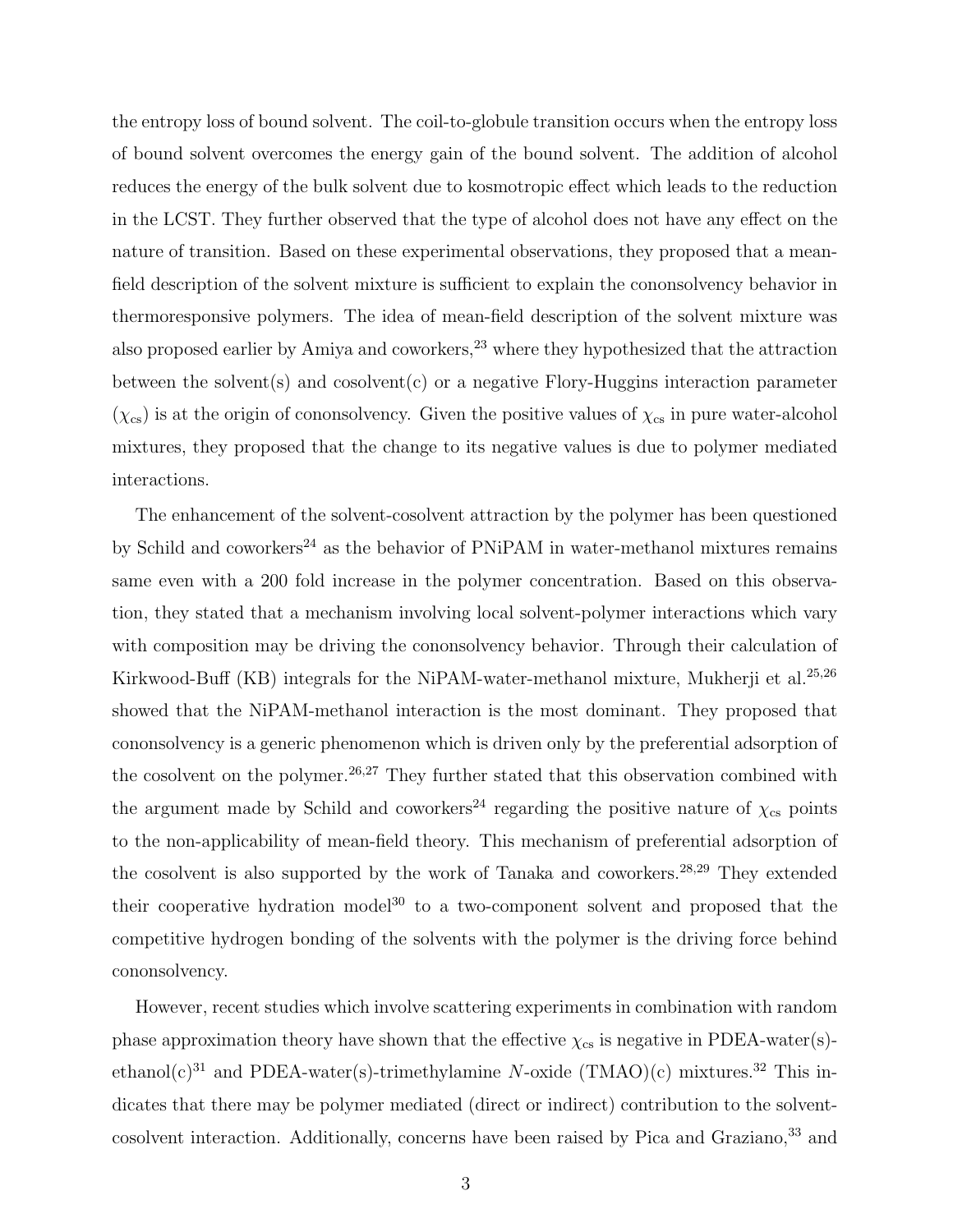Vegt et al.<sup>34</sup> regarding the usage of NiPAM monomer instead of the polymer for calculation of KB integrals<sup>25,26</sup> as it neglects the effects of the polymer conformational entropy on the effective coarse-grained potentials. Recent studies have also shown that preferential attraction of the cosolvent is not a prerequisite for cononsolvency.35,36 Further, cononsolvency is absent in the case of PDEA, water and methanol mixtures even when the preferential attraction of PDEA with methanol is higher in comparison to PNiPAM.<sup>37</sup> Thus, it can be seen that the questions regarding the applicability of a mean-field theory are not yet resolved. Dudowicz and coworkers<sup>38,39</sup> have remarked that the inclusion of strong associative interactions between different components in addition to the van der Waals interaction in the standard Flory-Huggins theory can lead to a description of cononsolvency from a mean-field perspective. Recent quasi-elastic neutron scattering experiments on the ternary mixture of PNiPAM, water and methanol by Kyriakos and coworkers <sup>40</sup> indicate the presence of polymer-water, polymer-methanol and methanol-water hydrogen bonding. They further state that the cononsolvency phenomenon might be dependent on both the solvent-cosolvent and polymer-solvent interactions.

In addition to these studies, there have also been efforts to understand the difference between the cononsolvency behavior of PNiPAM and PDEA in different alcohols. Richtering and coworkers studied the cononsolvency in PNiPAM and PDEA micro-gels in watermethanol mixtures through SANS measurements.<sup>37,41</sup> Based on their measurements,<sup>41</sup> they proposed that the complexation of amide proton with methanol drives the cononsolvency behavior. Dalgicdir and coworkers<sup>42</sup> studied the cononsolvency of PNiPAM in water-methanol mixtures by means of molecular simulations. They proposed that methanol hinders the ability of water to form hydrogen bond with the amide proton of PNiPAM leading to the collapse of the polymer. Both of these studies point out that the lack of LCST decrease in the ternary mixture of PDEA, water and methanol is due to the absence of the amide proton. Since, PDEA exhibits cononsolvency in mixtures of water with higher alcohols such as ethanol and propanol, it raises questions about the role of the amide proton.<sup>3–5</sup>

#### B. Cononsolvency in kosmotropic cosolvents

Based on the discussion in Sec. I A, it can be seen that the explanations for cononsolvency range from specific features such as preferential attraction of the cosolvent, presence of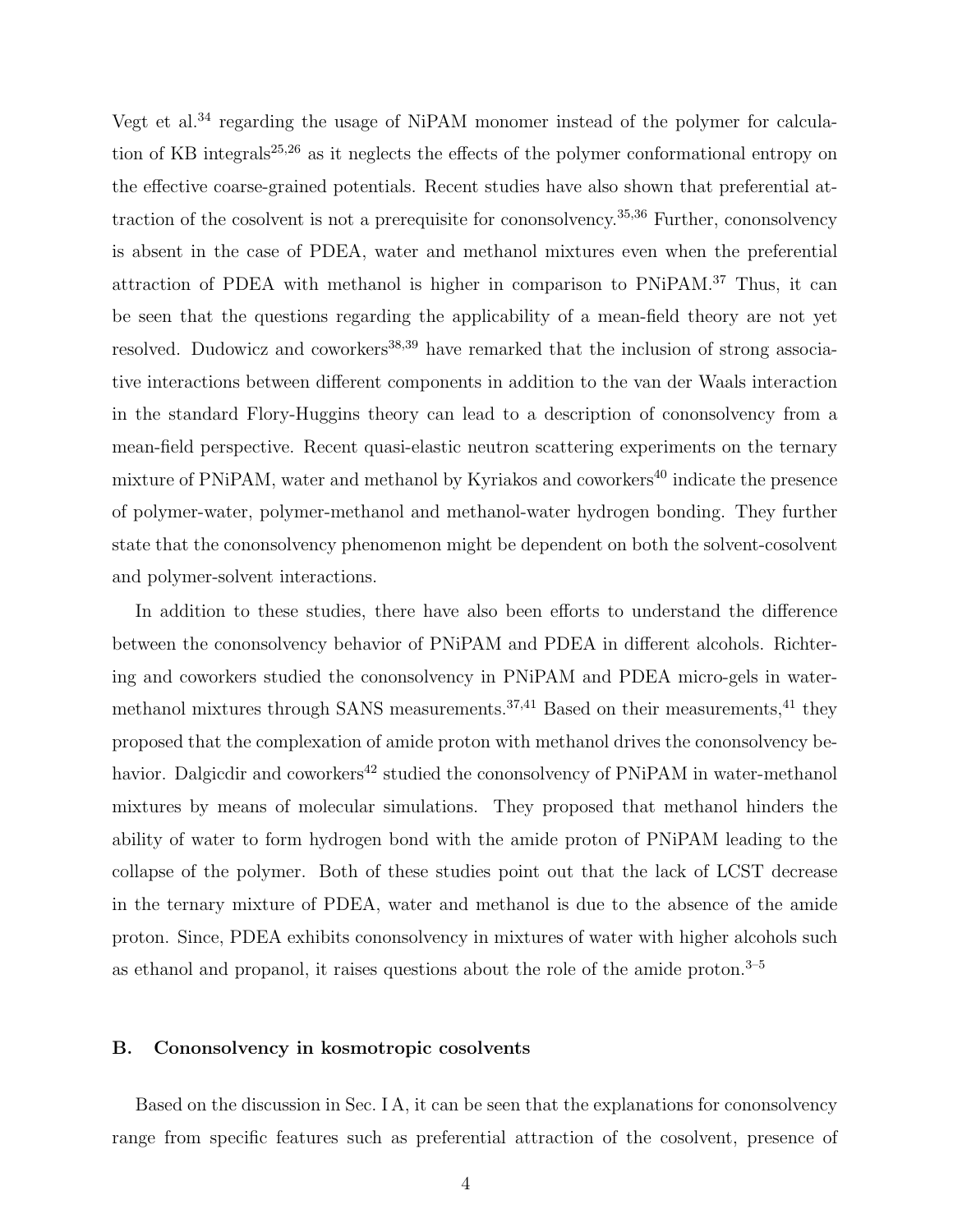amide proton, solvent cosolvent clustering to generic features such as mean energetics of bulk solvent. The dominating mechanisms may also be different in the low and the high concentration regimes. Moreover, some of these mechanisms are applicable only to PNiPAM, but are not be valid in the case of other thermoresponsive polymers. Therefore, it can be seen that even for the subset of thermoresponsive polymers in alcohols, the understanding of the cononsolvency phenomenon is incomplete. Hence, to understand the overall behavior in the family of thermoresponsive polymers, there is a need to identify the generic underlying interactions and the regime in which they are dominant.

The cosolvents can be divided into two types, kosmotropic (order-making) and chaotropic (order-breaking).<sup>43</sup> The phenomenon of cononsolvency can be classified on the basis of two main factors, namely, concentration and cosolvent type. From the concentration point of view, low (high) concentration is the regime where the LCST decreases (increases) with increase in cosolvent concentration. In this work, we use coarse-grained simulations and theoretical models based on the Kolomeisky-Widom potential for studying the effects of cosolvents on the LCST. Our focus lies on kosmotropic cosolvents in the low concentration limit. These are liquids which decrease the energy of bulk water by strengthening the hydrogen bonded network of water.<sup>44</sup> Furthermore, these cosolvents prefer to stay in the bulk.<sup>43</sup> Some of the kosmotropic cosolvents which exhibit a decrease in the LCST in aqueous solution of PNiPAM and PDEA are methanol, ethanol, propanol and TMAO.<sup>22,32,45</sup> Our results show that the decrease in enthalpy of the bulk solvent mixture due to addition of cosolvent is responsible for the decrease in the LCST. In addition, we propose that a larger decline in the enthalpy of bulk solvent mixture is required with increase in hydrophilicity of the polymer to observe a change in LCST. Further, from a phenomenological point of view, a mean-field description of the solvent and solvent-cosolvent interaction is sufficient to understand the LCST decrease. The rest of the paper is organized as follows: in Sec. II, we introduce the simulation and theoretical models. Section III presents the simulation results and the numerical calculations of the theoretical models. Our findings are summarized in Sec. IV.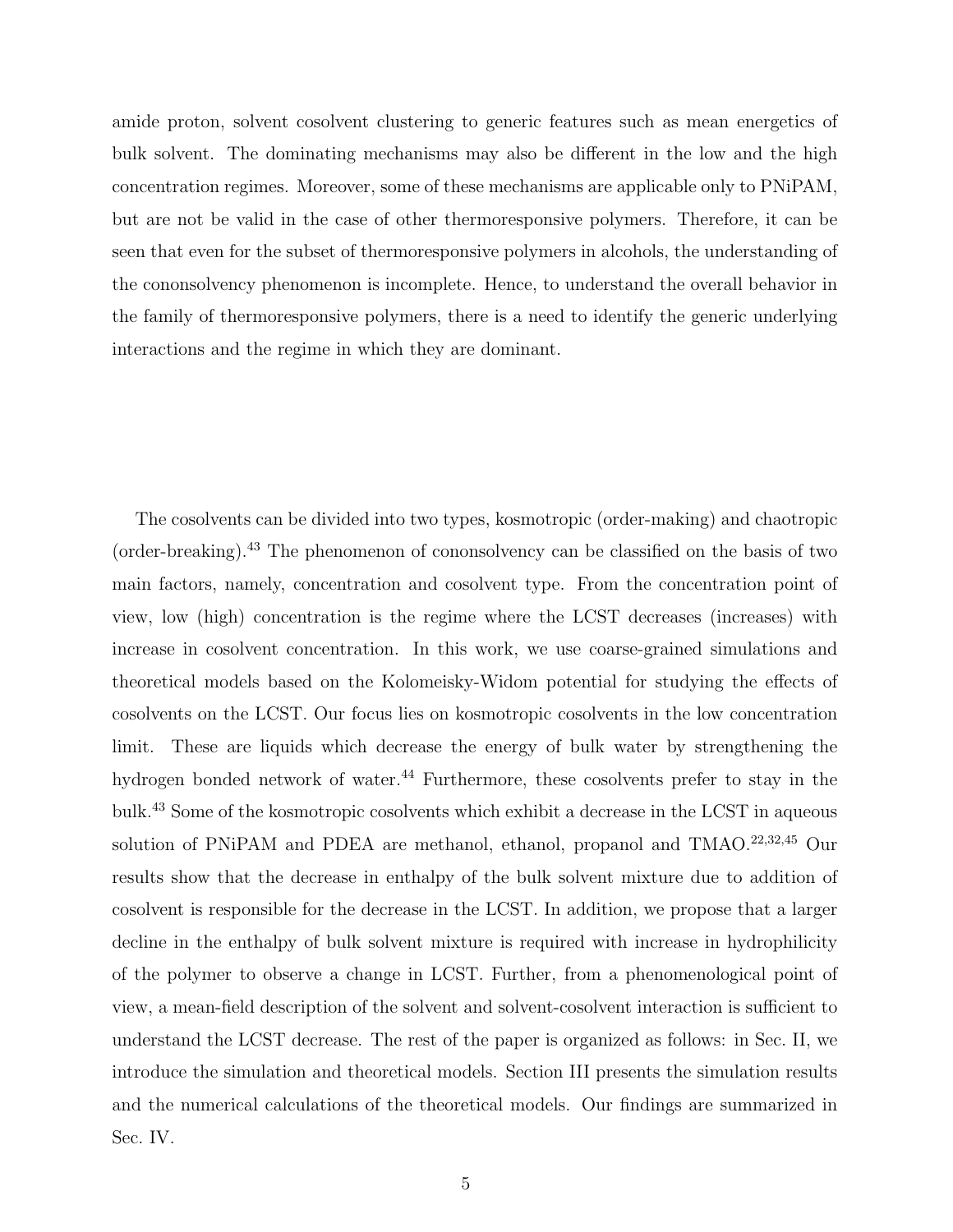#### II. MODELS

In this section, we discuss the models used in the simulations and theoretical approaches. The simulations were carried out by using a bead-spring polymer chain in solvent-cosolvent mixture. For the theoretical studies, a three-component Flory-Huggins mean-field theory with two-body interactions was employed. The scope of these models are limited to kosmotropic (order-making) cosolvents in the low concentration limit. The simulation and theoretical models will be explained in detail below. Unless otherwise mentioned, the term cosolvent will refer to kosmotropic cosolvents.

#### A. Coarse-grained explicit solvent simulations

Following our earlier study on the LCST of polymer in pure solvent,<sup>46</sup> the polymer is modeled as a linear chain consisting of alternating solvophobic and amphiphilic beads (N total beads,  $N/2$  solvophobic, and  $N/2$  amphiphilic beads). To avoid any temperature dependence on the interaction potentials, the solvent-cosolvent mixture has been included explicitly by  $N_s$  solvent and  $N_c$  cosolvent beads. The potential energy for the system is given by the following expression

$$
E = \sum_{i=1}^{N-1} k_{\text{b}} (b_i - b_{i0})^2 + \sum_{i=1}^{N_{\text{t}}} \sum_{j>i} 4 \epsilon_{ij} \left[ \left( \frac{\sigma}{r_{ij}} \right)^{12} - \left( \frac{\sigma}{r_{ij}} \right)^6 - \left( \frac{\sigma}{r_{\text{c},ij}} \right)^{12} + \left( \frac{\sigma}{r_{\text{c},ij}} \right)^6 \right], \quad (1)
$$

where  $N$  is the number of beads in the polymer chain, as mentioned before,  $k<sub>b</sub>$  the force constant for the bonded interaction,  $b_i$  the bond length between neighboring beads,  $N_t$  the total number of beads in the system  $(N + N_s + N_c)$ ,  $b_{i0}$  the equilibrium bond length and  $r_{ij}$ the distance between two non-bonded beads. The second term is the Shifted Lennard-Jones (SLJ) potential with  $r_{c,ij}$  being the cutoff distance at which the potential is truncated and shifted to zero. The above form of SLJ potential ensures that all the beads are spherically symmetric and have size  $\sigma$ . All the interaction parameters are kept independent of the temperature. We define dimensionless quantities as  $\overline{r}_{ij} = r_{ij}/\sigma$ ,  $\overline{\epsilon}_{ij} = \epsilon_{ij}/\epsilon_{ss}$ ,  $\overline{k}_{\rm b} = \sigma^2 k_{\rm b}/\epsilon_{ss}$ ,  $\bar{b}_{i0} = b_{i0}/\sigma$ ,  $\bar{T} = k_B T/\epsilon_{ss}$  and  $\bar{t} = t\sqrt{\epsilon_{ss}/(m\sigma^2)}$ , where  $\epsilon_{ss}$  is the potential energy of interaction between two solvent beads. We fix the values to  $\bar{b}_{i0} = 1$  and  $\bar{k}_{b} = 200$  for all the simulations. Kosmotropic cosolvents do not affect the properties of the hydration shell of the polymer as they prefer to stay in the bulk. To incorporate this feature, the interaction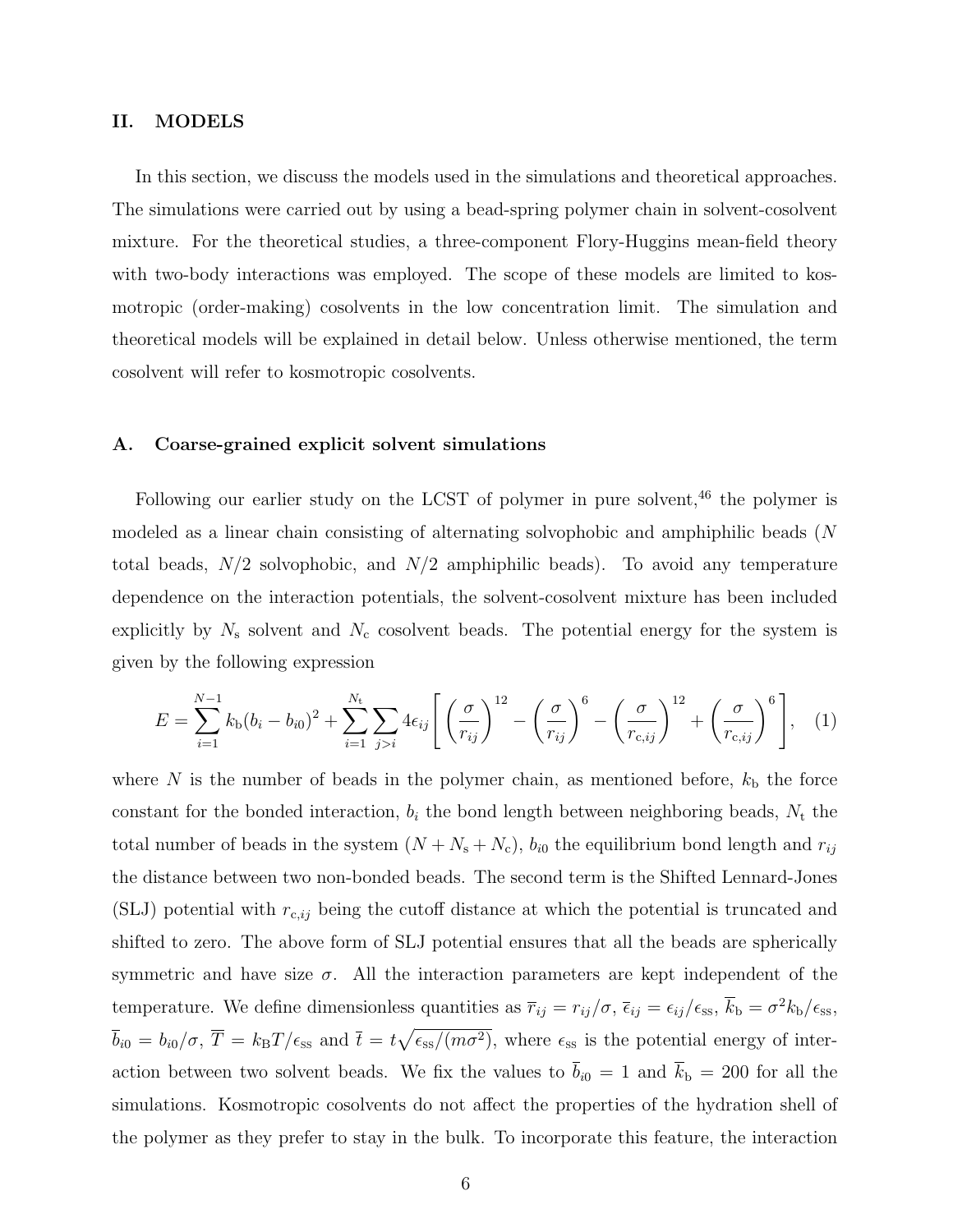of the polymer with the solvent and the cosolvent is kept the same. In other words, the polymer does not distinguish between the cosolvent and solvent molecules. The values of the fixed interaction parameters are given in Table I. The parameters  $\bar{\epsilon}_{AS}$ ,  $\bar{\epsilon}_{AH}$  and  $\bar{\epsilon}_{AA}$  are the interaction energies of the amphiphilic bead with the solvent bead, the solvophobic bead, and the amphiphilic bead, respectively, and  $\bar{\epsilon}_{cs}$  is the interaction energy of the solvent with the cosolvent. The variation in  $\bar{\epsilon}_{cs}$  is equivalent to changing the cosolvent. We define the fraction of the cosolvent in the solvent-cosolvent mixture as  $X_c = N_c/(N_s + N_c)$ .

TABLE I. Interaction parameters of the SLJ potential. Amphiphilic, solvophobic, solvent and cosolvent are represented by A, H, S and C, respectively.

|  |  |  | $ij$ AA HH SS(CC) AH HS(HC) AS(AC)                         | CS.                                                                     |
|--|--|--|------------------------------------------------------------|-------------------------------------------------------------------------|
|  |  |  |                                                            | $\overline{\epsilon}_{ij}$ 1 1 1 1 1 1 1.7, 1.8, 2.0 1.1, 1.2, 1.3, 1.4 |
|  |  |  | $\overline{r}_{c,ij}$ 2.5 2.5 2.5 2.5 2 <sup>1/6</sup> 2.5 | 2.5                                                                     |

Molecular dynamic simulations were performed in an NPT ensemble using the Nose-Hoover thermostat for different temperatures at a constant pressure  $\overline{P} = \sigma^3 P/\epsilon_{ss} = 0.002$ . The trajectories were generated using the Velocity-Verlet algorithm with a time-step  $\Delta \bar{t}$  =  $\Delta t \sqrt{\epsilon_{\rm ss}/(m\sigma^2)} = 0.004$ . All the studies were performed on a  $N = 200$  chain in 5000  $(N_s + N_c)$ beads of the solvent mixture. In our previous work on a polymer in a pure solvent, $46$  we observed a decrease in  $\overline{R}_{g}$  with temperature for  $\overline{\epsilon}_{AS} = 1.7, 1.8$ . Hence, the simulations were performed on three different polymer-solvent interactions;  $\bar{\epsilon}_{AS} = \bar{\epsilon}_{AC} = 1.7, 1.8, 2.0$  at three different temperatures ( $\overline{T} = 0.55, 0.65, 0.75$ ). For each of these values, the effect of different cosolvents were studied by varying  $\bar{\epsilon}_{cs}$  and  $X_c$ . Each system was equilibrated for  $1 \times 10^8$  steps, and the data was sampled after every  $2 \times 10^6$  steps. Four different initial configurations were used for averaging. All simulations were performed using open source molecular dynamics code LAMMPS.<sup>47</sup>

The simulation data were used for the calculation of different structural quantities. We calculated the radius of gyration,  $R_{\rm g}$ , of the polymer to monitor the swelling of the polymer chain. The average  $R_{\rm g}$  and error bars were calculated from the distribution obtained by sampling 1600 simulation replicas. We define a dimensionless radius of gyration  $\overline{R}_{\rm g} = R_{\rm g}/\sigma$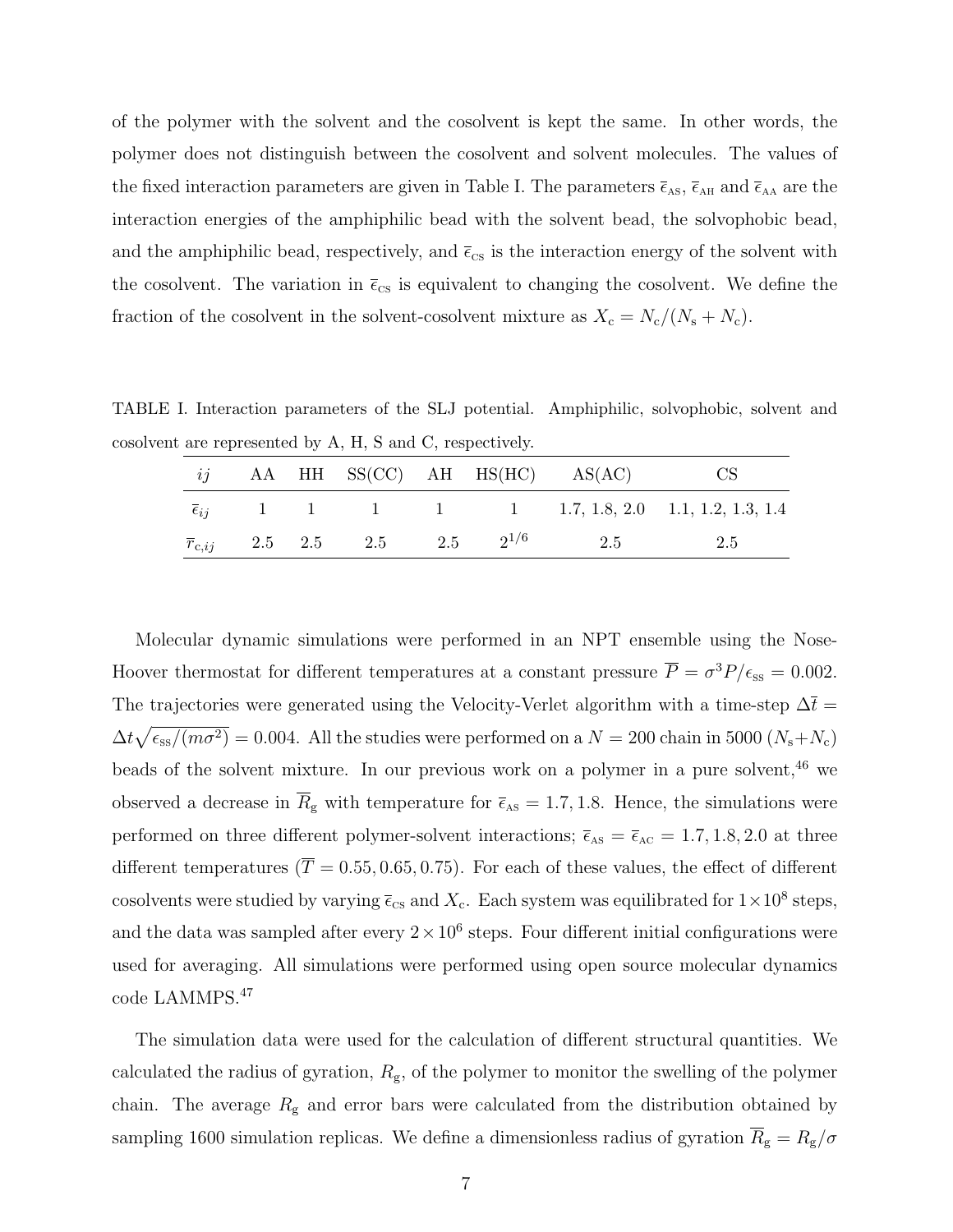given by the following expression

$$
\overline{R}_{\rm g} = \sqrt{\frac{1}{N} \sum_{i=1}^{N} (\overline{r}_i - \overline{r}_{\rm cm})^2},\tag{2}
$$

where  $N = 200$ ,  $\bar{r}_{\text{cm}}$  and  $\bar{r}_i$  are the dimensionless coordinates of the centre of mass of the polymer chain and the i-th bead, respectively.

The effective interaction between the polymer beads,  $U_{\rm AH}$ , was calculated from the radial distribution function of the amphiphilic and solvophobic bead pairs using the following expression:<sup>48</sup>

$$
\frac{\overline{U}_{\text{AH}}(\overline{r})}{\overline{T}} = -\ln g_{\text{AH}}(\overline{r}).\tag{3}
$$

where  $\overline{U}_{\text{AH}} = U_{\text{AH}}/\epsilon_{\text{ss}}$  is the dimensionless effective interaction.

#### B. Theoretical model

In this section, we discuss our theoretical models used for studying polymer (p) in a solvent cosolvent mixture. The solvent(s)-cosolvent(c) mixture have been modeled by the Flory-Huggins mean-field theory. The interactions between the different components  $(p, c, s)$ have been taken into account through the Flory-Huggins interaction parameters  $(\chi_{\alpha\beta})$ . The polymer-solvent mixture exhibits an LCST and the corresponding interaction parameter  $\chi_{\rm ps}$  takes into account this behavior. The LCST behavior has been modeled by using the Kolomeisky-Widom (KW) potential. $46,49$  In the KW-model, solvent molecules form a onedimensional lattice with a nearest neighbor interaction and each solvent molecule can exist in q different states. Depending on the interaction between the neighboring solvent molecules, they can be classified into one Bound State (BS) and  $q-1$  Unbound States (US) with energy w and u, respectively. The energy of the BS state is lower than that of the US state,  $w < u$ . On the other hand, the US state has higher entropy than the BS state,  $k_B \ln q - 1 > 0$ . The polymer-solvent interaction in the present model and the KW potential are related by the following relation (see SI for details),

$$
\chi_{\rm ps} = \frac{1}{2} - \frac{B_{\rm KW}}{\nu},\tag{4}
$$

where  $B_{\text{KW}}$  is the second virial coefficient corresponding to the KW potential, T is the temperature and  $\nu$  is the volume per unit site. The expression for  $B_{\text{KW}}$  has been derived in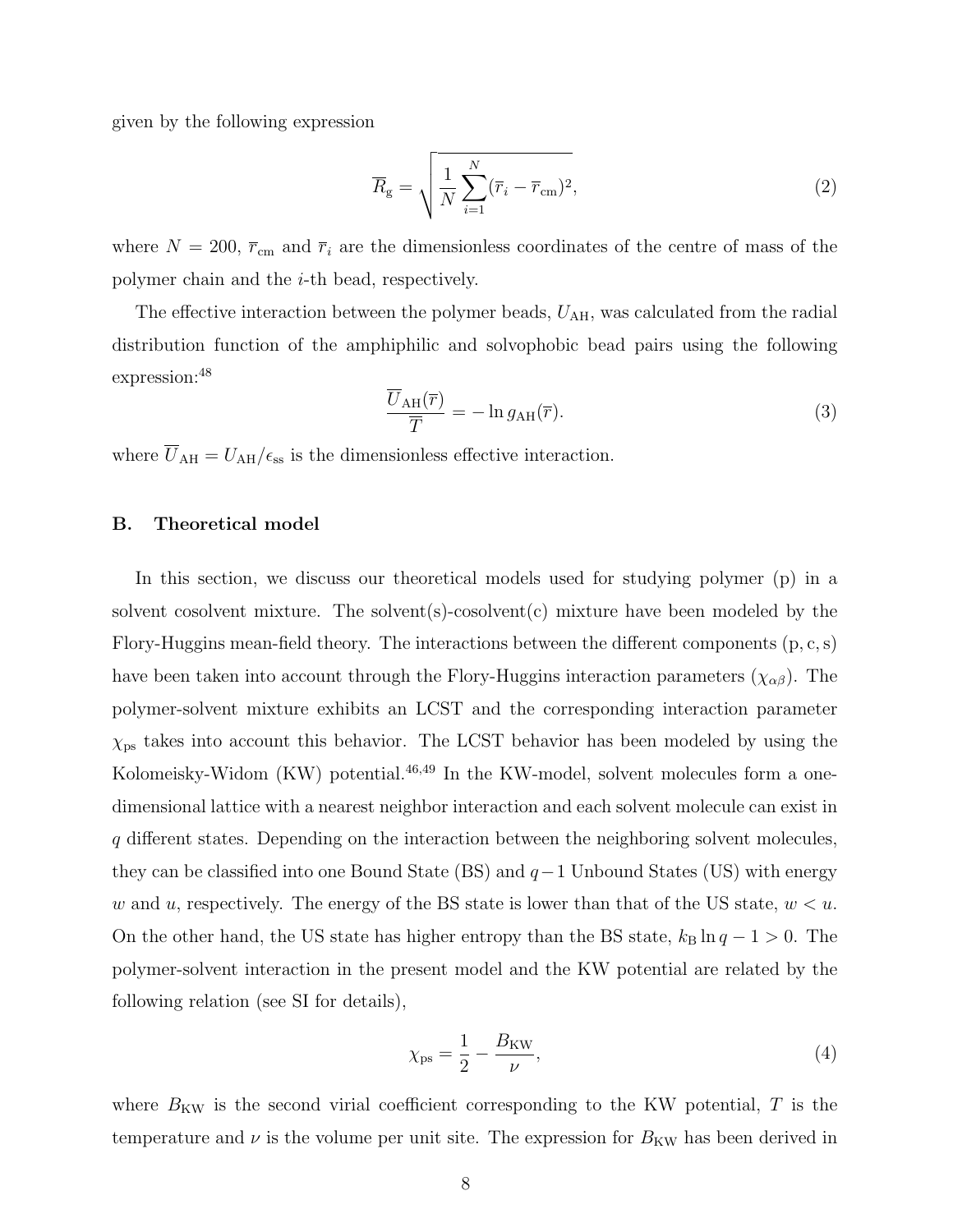

FIG. 1. Variation of  $\tilde{B}_{\text{KW}}$  with  $\tilde{T} = k_{\text{B}}T/(u - w)$  for different q values.<sup>46</sup>

our previous work (see SI for details).<sup>46</sup> We define dimensionless quantities,  $\tilde{B}_{\rm KW} = B_{\rm KW}/\nu$ and  $\tilde{T} = k_B T/(u - w)$ . The dependence of  $\tilde{B}_{KW}$  on  $\tilde{T}$  is shown in Fig. 1 which shows that the solute-solute interaction is repulsive at low  $\tilde{T}$  and attractive at high  $\tilde{T}$ .

Kosmotropic cosolvents prefer to stay in the bulk. This is taken into account by fixing the polymer-cosolvent interaction  $(\chi_{\text{pc}})$  to zero. The solvent-cosolvent Flory-Huggins interaction parameter  $\chi_{\rm cs}$  can be divided into contributions from the enthalpic and entropic contributions.

$$
\chi_{\rm cs} = (\chi_{\rm cs})_{\rm enthalpic} + (\chi_{\rm cs})_{\rm entropic}.\tag{5}
$$

The entropic contribution arises from the conformational changes of the solvent on mixing. In the case of pure water-alcohol mixtures,  $(\chi_{cs})$ <sub>enthalpic</sub> is negative and  $(\chi_{cs})$ <sub>entropic</sub> is positive. In the presence of a long chain polymer, it is reasonable to assume that the polymer induced changes to the conformational entropy of the solvent are more dominant than the cosolvent induced changes. Hence, in the case of a polymer solution, one can neglect  $(\chi_{cs})_{\text{entropic}}$ which in turn keeps  $\chi_{\rm cs}$  to be negative. This is supported by recent studies involving scattering experiments in combination with random phase approximation theory which show that the effective  $\chi_{cs}$  is negative in PDEA-water(s)-ethanol(c)<sup>31</sup> and PDEA-water(s)-TMAO(c) mixtures.<sup>32</sup> The domination of the enthalpic contribution of the cosolvent over its entropic contribution in the presence of the polymer has also been suggested by Bischofberger et al.<sup>22</sup> Therefore, Eq. (5) can be modified to the following form in the case of a low concentration regime

$$
\chi_{\rm cs} \approx (\chi_{\rm cs})_{\rm enthalpic} = \frac{\Delta H_{\rm E}}{X_{\rm c}(1 - X_{\rm c})} \approx \frac{\Delta H_{\rm E}}{X_{\rm c}},\tag{6}
$$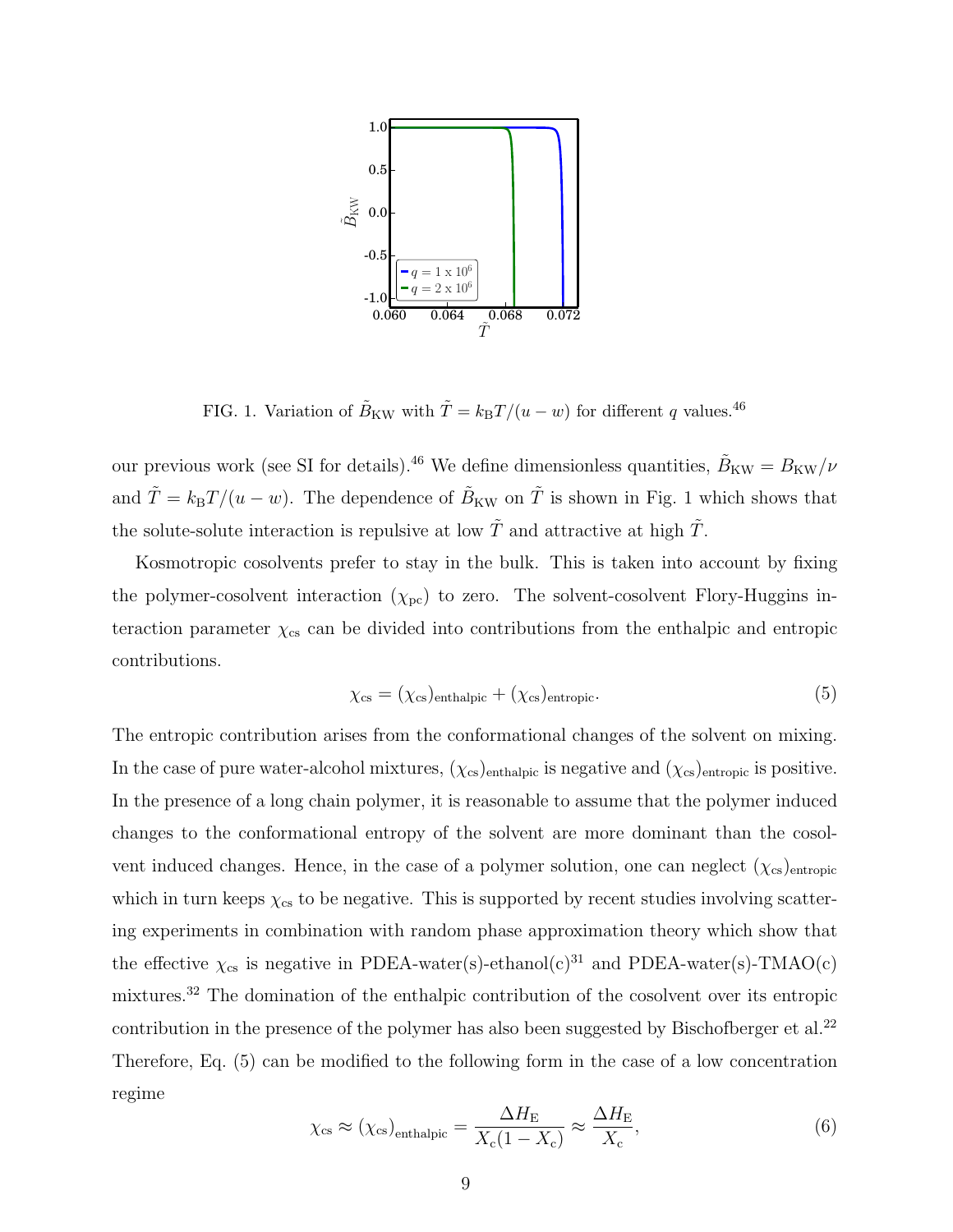where  $X_c = \phi_c/(\phi_s + \phi_c)$  with  $\phi_c$  and  $\phi_s$  being the volume fractions of the cosolvent and solvent respectively, and  $\Delta H_{\mathrm{E}}$  is the enthalpy of mixing between the solvent and cosolvent. The theoretical framework for the multiple polymer chain and single polymer chain systems are explained below.

#### 1. Multiple chain solution

To study the phase separation in the bulk polymer solution, we adopt the threecomponent Flory-Huggins theory with only two-body interactions. The free energy of the system is given by

$$
f = \frac{F}{k_{\rm B}T} = \frac{\phi_{\rm p}}{N} \ln \phi_{\rm p} + \phi_{\rm c} \ln \phi_{\rm c} + \phi_{\rm s} \ln \phi_{\rm s} + \chi_{\rm cs} \phi_{\rm c} \phi_{\rm s} + \chi_{\rm ps} \phi_{\rm p} \phi_{\rm s} + \chi_{\rm pc} \phi_{\rm p} \phi_{\rm c},\tag{7}
$$

where  $F$  is the free energy per unit volume,  $N$  is the degree of polymerization of the polymer chain,  $\phi_{\rm p}$ , is the volume fraction of the polymer. The first three terms in the above expression are the entropic contributions, and the last three terms are the enthalpic contributions from the two-body interactions. The three volume fractions are not independent as the overall number of sites is fixed,

$$
\phi_{\rm c} + \phi_{\rm s} + \phi_{\rm p} = 1. \tag{8}
$$

Hence, the free energy expression in Eq. (39) takes the following form,

$$
f = \frac{\phi_{\rm p}}{N} \ln \phi_{\rm p} + \phi_{\rm c} \ln \phi_{\rm c} + (1 - \phi_{\rm p} - \phi_{\rm c}) \ln (1 - \phi_{\rm p} - \phi_{\rm c}) + \chi_{\rm cs} \phi_{\rm c} (1 - \phi_{\rm p} - \phi_{\rm c})
$$
  
+  $\chi_{\rm ps} \phi_{\rm p} (1 - \phi_{\rm p} - \phi_{\rm c}) + \chi_{\rm pc} \phi_{\rm p} \phi_{\rm c}.$  (9)

The phase behavior of the system is characterized by the spinodal obtained by

$$
D = \frac{\partial^2 f}{\partial \phi_c^2} \frac{\partial^2 f}{\partial \phi_p^2} - \left(\frac{\partial^2 f}{\partial \phi_p \partial \phi_c}\right)^2 = 0.
$$
 (10)

The  $\chi_{\rm ps}^{\rm spi}$  can be analytically obtained by solving Eq. (10) (see SI for details). The variation of  $\chi_{\rm ps}^{\rm spi}$  was studied for different cosolvent concentrations and  $\chi_{\rm cs}$ . The spinodal transition temperature  $\tilde{T}_{\rm c}$ , can be calculated from  $\chi_{\rm ps}^{\rm spi}$  using Eq. (4).

#### 2. Single chain solution

To study the coil-to-globule transition, we consider a single polymer chain in a solventcosolvent mixture. The schematic of the system is given in Fig. 2. Here  $V_p$  is the volume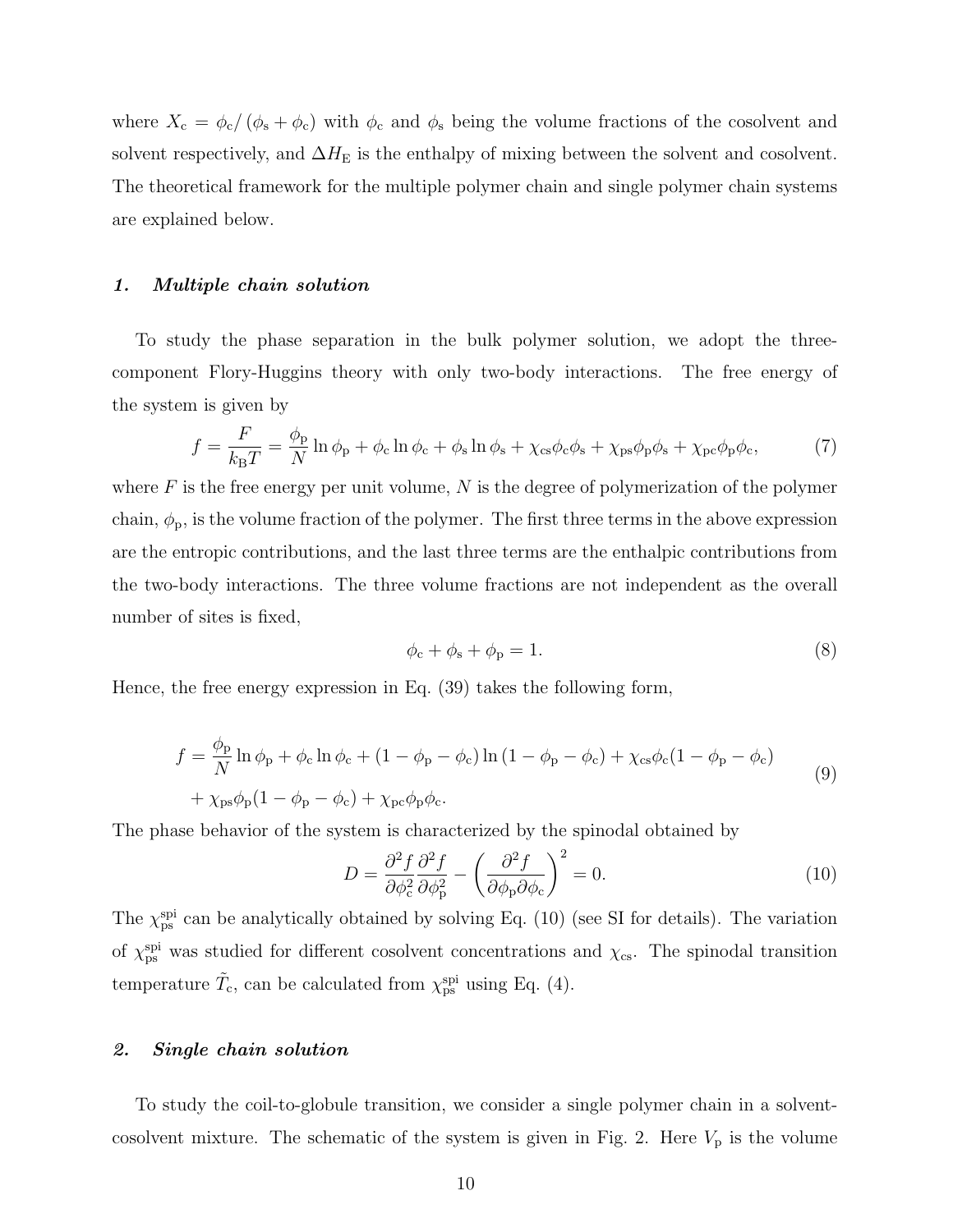occupied by the polymer and is given by the following expression,

$$
V_{\rm p} = \frac{4\pi R_{\rm g}^3}{3},\tag{11}
$$



FIG. 2. Schematic of the single polymer chain in a solvent cosolvent mixture.  $V_{\rm P} = 4\pi R_{\rm g}^3/3$  is the volume occupied by the polymer, and  $V<sub>B</sub>$  is the bulk solvent mixture.

where  $R_{\rm g}$  is the radius of gyration,  $V_{\rm B}$  is the volume occupied by the bulk solvent-cosolvent mixture. The overall volume of the system  $V (= V_P + V_B)$  is fixed. The free energy of the system is given by the following expression,

$$
F_{\rm cg} = F_{\rm elastic} + F_{\rm mixing},\tag{12}
$$

where  $F_{\text{elastic}}$  is the elastic contribution due to the structural changes in the polymer chain and  $F_{\text{mixing}}$  is the contribution arising due to the entropy of mixing and two-body interactions. The elastic free energy  $F_{elastic}$ , has been adopted from the theory of coil-to-globule transition.<sup>50</sup>

$$
f_{\text{elastic}} = \frac{F_{\text{elastic}}}{k_{\text{B}}T} = \alpha^2 + \frac{1}{\alpha^2},\tag{13}
$$

where  $\alpha = R_{\rm g}/R_{\rm g}^{\rm ideal}$  characterizes the extent of swelling. For  $F_{\rm mix}$ , we adopt the Flory-Huggins mean-field theory,

$$
f_{\text{mixing}} = \frac{F_{\text{mixing}}}{k_{\text{B}}T} = \frac{V_{\text{P}}}{v} (\phi_{\text{s}}' \ln \phi_{\text{s}}' + \phi_{\text{c}}' \ln \phi_{\text{c}}' + \chi_{\text{ps}} \phi_{\text{p}}' \phi_{\text{s}}' + \chi_{\text{cs}} \phi_{\text{c}}' \phi_{\text{s}}' + \chi_{\text{pc}} \phi_{\text{p}}' \phi_{\text{c}}')
$$
  
+ 
$$
\frac{V_{\text{B}}}{v} (\phi_{\text{s}}'' \ln \phi_{\text{s}}'' + \phi_{\text{c}}'' \ln \phi_{\text{c}}'' + \chi_{\text{cs}} \phi_{\text{c}}'' \phi_{\text{s}}''),
$$
(14)

where v is the fixed volume per unit site,  $\phi'_i = N_i v / V_P$  and  $\phi''_i = N_i v / V_B$  are the local volume fractions in the polymer and the bulk volume, respectively. The overall free energy is as follows,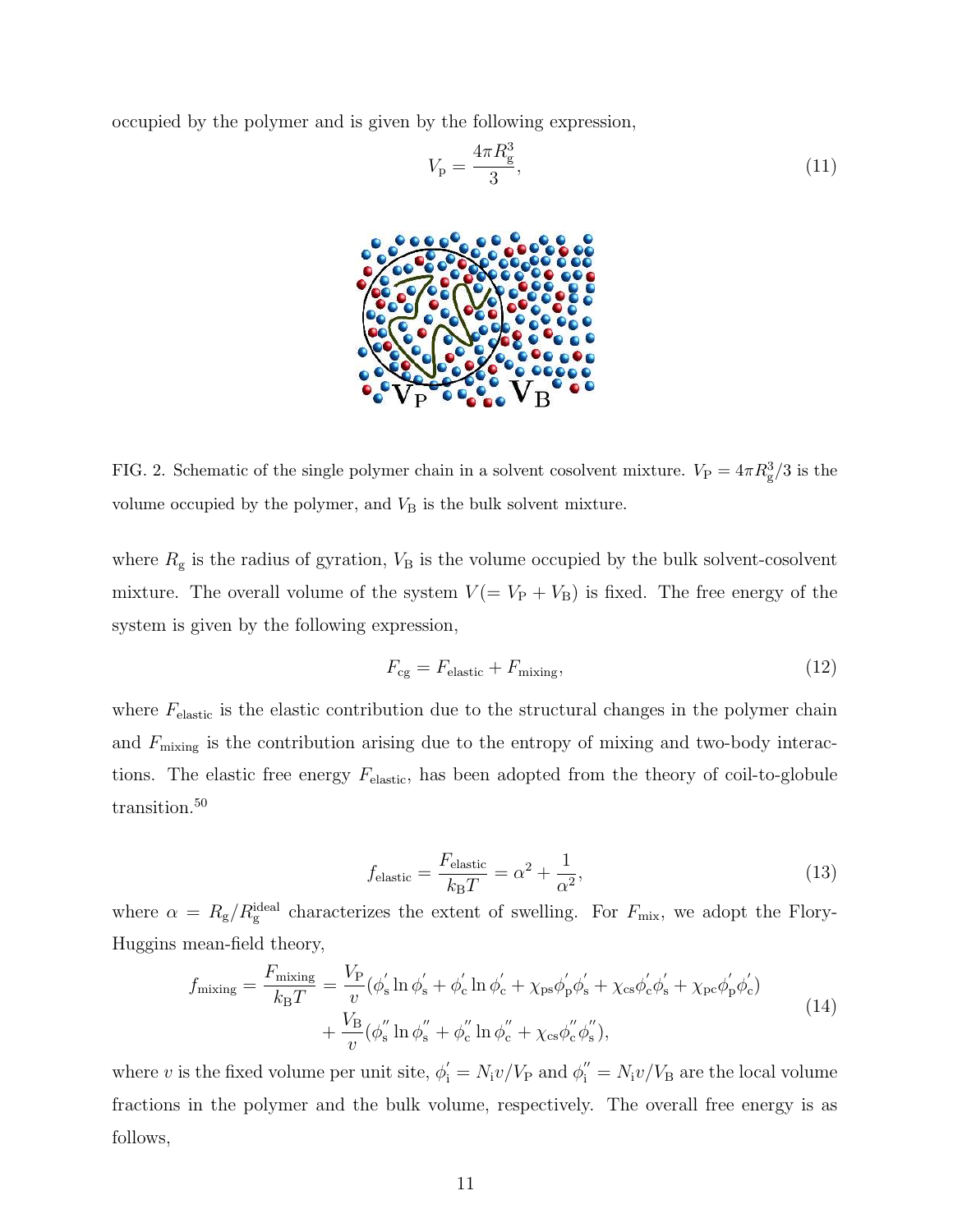$$
f_{cg} = \frac{F_{cg}}{k_B T} = \alpha^2 + \frac{1}{\alpha^2} + \frac{V_P}{v} (\phi_s' \ln \phi_s' + \phi_c' \ln \phi_c' + \chi_{ps} \phi_p' \phi_s' + \chi_{cs} \phi_c' \phi_s' + \chi_{pc} \phi_p' \phi_c') + \frac{V_B}{v} (\phi_s'' \ln \phi_s'' + \phi_c'' \ln \phi_c'' + \chi_{cs} \phi_c'' \phi_s').
$$
\n(15)

Given that the overall volume  $(V)$  of the system is fixed, one can define the volume fractions with respect to V instead of the local volumes  $V_P$  and  $V_B$ . Then the dimensionless free energy  $f_{\rm cg}$  can then be rewritten in the following way (see SI for details),

$$
\frac{f_{cg}}{V/v} = \frac{(\Phi'_p)^{5/3}}{N^{2/3}(\Phi')^{2/3}\kappa^{2/3}} + \frac{(\Phi')^{2/3}(\Phi'_p)^{1/3}\kappa^{2/3}}{N^{4/3}} + \Phi'_c \ln \frac{\Phi'_c}{\Phi'} + \Phi'_s \ln \frac{\Phi'_s}{\Phi'} + \chi_{ps} \frac{\Phi'_p \Phi'_s}{\Phi'} + \chi_{ps} \frac{\Phi'_c \Phi'_s}{\Phi'} + \chi_{cs} \frac{\Phi'_c \Phi'_s}{\Phi'} + \chi_{sc} \frac{\Phi'_c \Phi'_s}{\Phi'} + \chi_{pc} \frac{\Phi'_c \Phi'_p}{\Phi'} + \Phi''_c \ln \frac{\Phi''_c}{\Phi''} + \Phi''_s \ln \frac{\Phi''_s}{\Phi''} + \chi_{cs} \frac{\Phi''_c \Phi''_s}{\Phi''},
$$
\n(16)

where  $\Phi' = V_P/V, \ \Phi'' = V_B/V, \ \Phi'_i = N'_i$  $\int_0^{\infty} v/V$  and  $\kappa$  is the parameter which controls the rigidity of the polymer chain and has been set to unity for all the cases. The equilibrium swelling of the polymer chain can be obtained by minimizing the free energy in Eq. (16) with respect to  $\Phi'$ ,  $\Phi''$ ,  $\Phi'_{\rm s}$ ,  $\Phi'_{\rm c}$ ,  $\Phi''_{\rm s}$  and  $\Phi''_{\rm c}$ . The minimization is subjected to the following constraints,

$$
\Phi'_{s} + \Phi'_{c} + \Phi'_{p} = \Phi',
$$
  
\n
$$
\Phi''_{s} + \Phi''_{c} = \Phi'',
$$
  
\n
$$
\Phi''_{c} + \Phi'_{c} = \Phi_{c},
$$
  
\n
$$
\Phi'' + \Phi' = 1,
$$
\n(17)

where  $\Phi_{\rm c} = (N'_{\rm c} + N''_{\rm c})$  $\binom{n}{c}v/V$  is the fixed overall concentration of the cosolvent. As the polymer is confined to the polymer volume, we have  $\Phi'_{p} = \Phi_{p}$  and  $\Phi''_{p} = 0$ , where  $\Phi_{p} = Nv/V$  is the overall fixed concentration of the polymer. The calculations were performed using the open source optimization package IPOPT.<sup>51</sup> The variation of the swelling of the polymer chain with temperature has been studied for different  $\chi_{cs}$  and  $X_c$ . As in the case of the multiple chain theory, the temperature is calculated from  $\chi_{\rm ps}$  by using Eq. (4).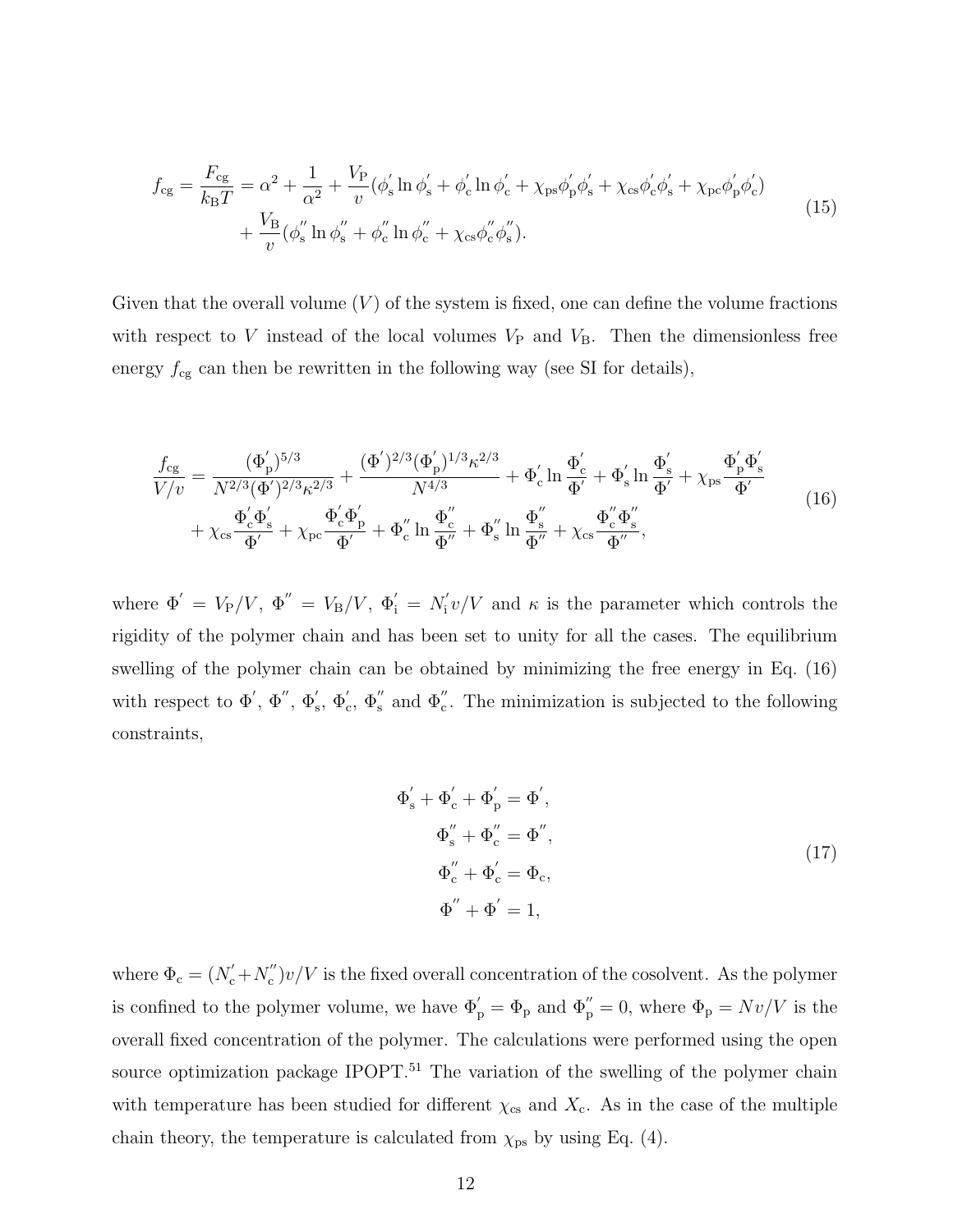#### III. RESULTS AND DISCUSSION

#### A. Simulation

To understand the variation of  $\overline{R}_{g}$  with cosolvent concentration for different cosolvents, we first look at the system with  $\bar{\epsilon}_{AS} = 1.8$ . In Fig. 3(a), we see that for a solvent pair, increase in  $X_c$  leads to a more collapsed state, while for a given cosolvent concentration, higher interaction strength ( $\bar{\epsilon}_{cs}$ ) tends to collapse the chain. Many studies<sup>19,22,38,46</sup> have shown the effective interaction of the bulk solvent is an important contribution which affects the LCST. In our study, we calculate the effective interaction of the bulk solvent-cosolvent mixture ( $\bar{\epsilon}_{\text{bulk}}$ ), which is dependent on  $\bar{\epsilon}_{\text{cc}}$ ,  $\bar{\epsilon}_{\text{ss}}$ ,  $\bar{\epsilon}_{\text{cs}}$  and  $X_{\text{c}}$ , by the mixing rule commonly used in mean-field theory (see SI for details),

$$
\overline{\epsilon}_{\text{bulk}} = (1 - X_{\text{c}})^2 \overline{\epsilon}_{\text{ss}} + 2(1 - X_{\text{c}})X_{\text{c}} \overline{\epsilon}_{\text{cs}} + X_{\text{c}}^2 \overline{\epsilon}_{\text{cc}}.
$$
\n(18)

We then perform a variable transformation from  $X_c$  to  $\bar{\epsilon}_{\text{bulk}}$ . The variation of  $\bar{R}_{\text{g}}$  with  $\bar{\epsilon}_{\text{bulk}}$ 



FIG. 3. Variation of  $\overline{R}_{g}$  for different solvent cosolvent interaction strengths at  $\overline{\epsilon}_{AS} = 1.8$  and  $\tilde{T} = 0.65$  with (a) cosolvent fraction  $X_c$ , and (b) mean energy of bulk solvent-cosolvent mixture  $\overline{\epsilon}_{\text{bulk}}$ , which can be related to  $X_c$  by Eq. (18).

for different  $\bar{\epsilon}_{cs}$  is shown in Fig. 3(b). We highlight the data collapse indicating that for a given polymer,  $\overline{R}_{g}$  is dependent only on the bulk solvent energy. Hence, it can be said that the mean energetic representation of the solvent-cosolvent interaction is sufficient to understand the collapse of the polymer with the addition of cosolvent. These results are in agreement with the experimental findings by Bischofberger et al.<sup>18</sup>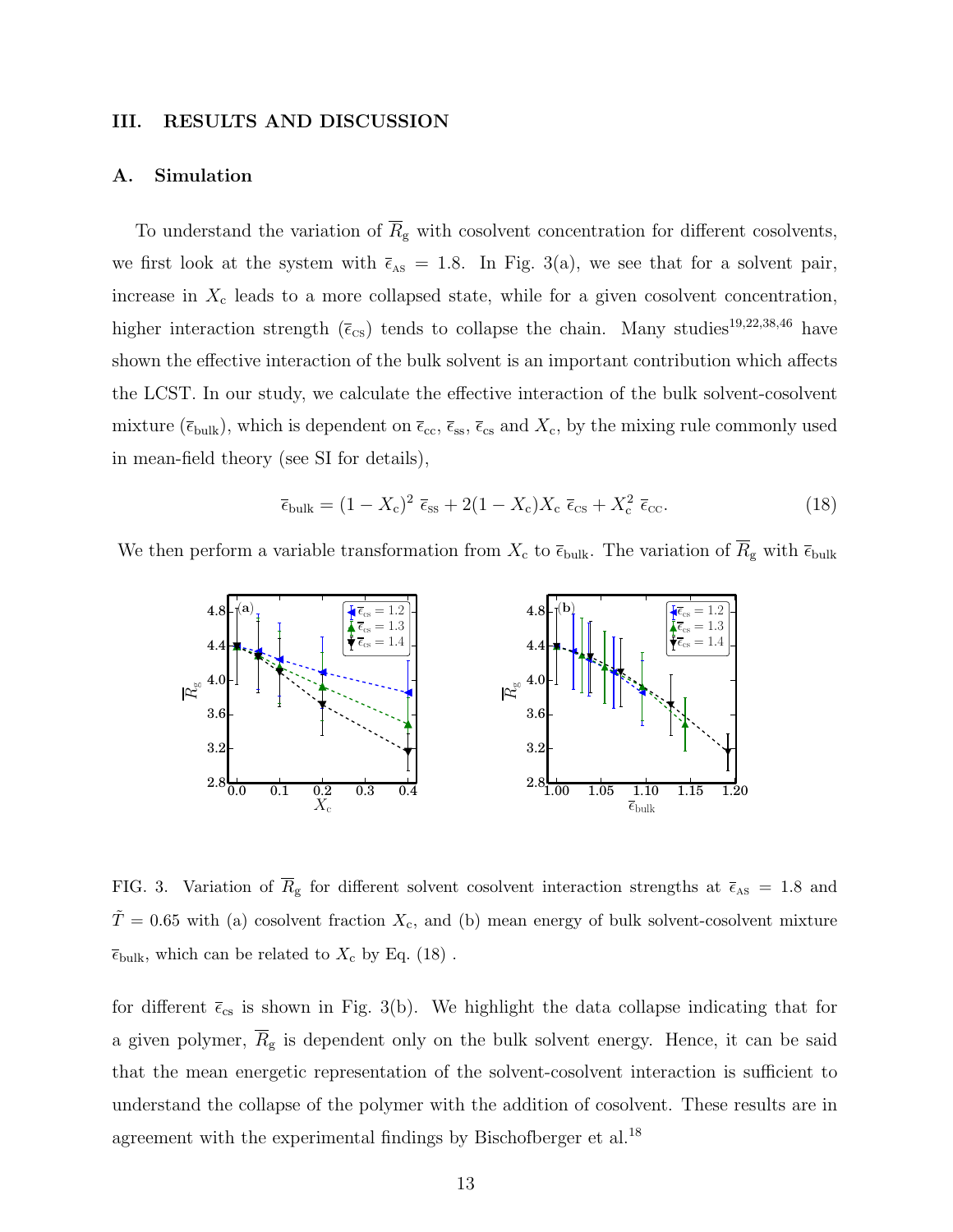In our earlier work on the mechanism of LCST in pure solvent,  $46$  we showed that the LCST is dependent on the energy difference between the bulk and bound solvent, and the entropy loss of the bound solvent. This can now be extended to the case of LCST in solventcosolvent mixture. In the case of pure solvent  $(X_c = 0)$ , the polymer is an expanded state due to the domination of the mean energy difference between the bulk and bound solvent over the bound solvent entropy loss. The attraction between the beads is screened due to the high level of solvation. With the addition of the cosolvent, the energy of the bulk solvent decreases. The entropy and the energy contributions from the solvation shell of the polymer are not modified as the cosolvent prefers to stay in the bulk. The reduction in the bulk solvent energy leads to a lower mean energy difference between the bulk and the bound solvent which causes a drop in the LCST and a decrease in  $\overline{R}_{g}$ . The gain in the bulk solvent energy leads to unbinding of the solvent from the solvation shell of the polymer. This leads to higher contact between the polymeric beads leading to increase in the effective attraction between them causing the chain to collapse. Figure 4 shows the variation in the effective attraction,  $\overline{U}_{AH}/k_BT = -\ln g_{AH}$ , with  $\overline{r}$  for different  $\overline{\epsilon}_{bulk}$  values. It can be seen that the attraction between the polymeric beads becomes stronger with increase in  $\bar{\epsilon}_{\text{bulk}}$ . The temperature dependent variation of  $\overline{R}_{g}$  for different cosolvent conditions is shown in



FIG. 4. Variation of the effective attraction  $\overline{U}_{AH}/k_BT = -\ln g_{AH}$  with  $\overline{r}$  for different  $\overline{\epsilon}_{bulk}$  values for (a)  $\bar{\epsilon}_{\text{AS}} = 1.8$  and (b)  $\bar{\epsilon}_{\text{AS}} = 2.0$ .

Fig. 14(b). For  $\bar{\epsilon}_{\text{bulk}} = 1.144$ ,  $\bar{R}_{\text{g}}$  is almost independent of  $\bar{T}$ , for the range of temperatures investigated, which implies that the LCST is lower than  $\overline{T} = 0.55$ . With a decrease in  $\overline{\epsilon}_{\text{bulk}}$ , which for a given cosolvent is equivalent to drop in its concentration,  $\overline{R}_{g}$  increases for all the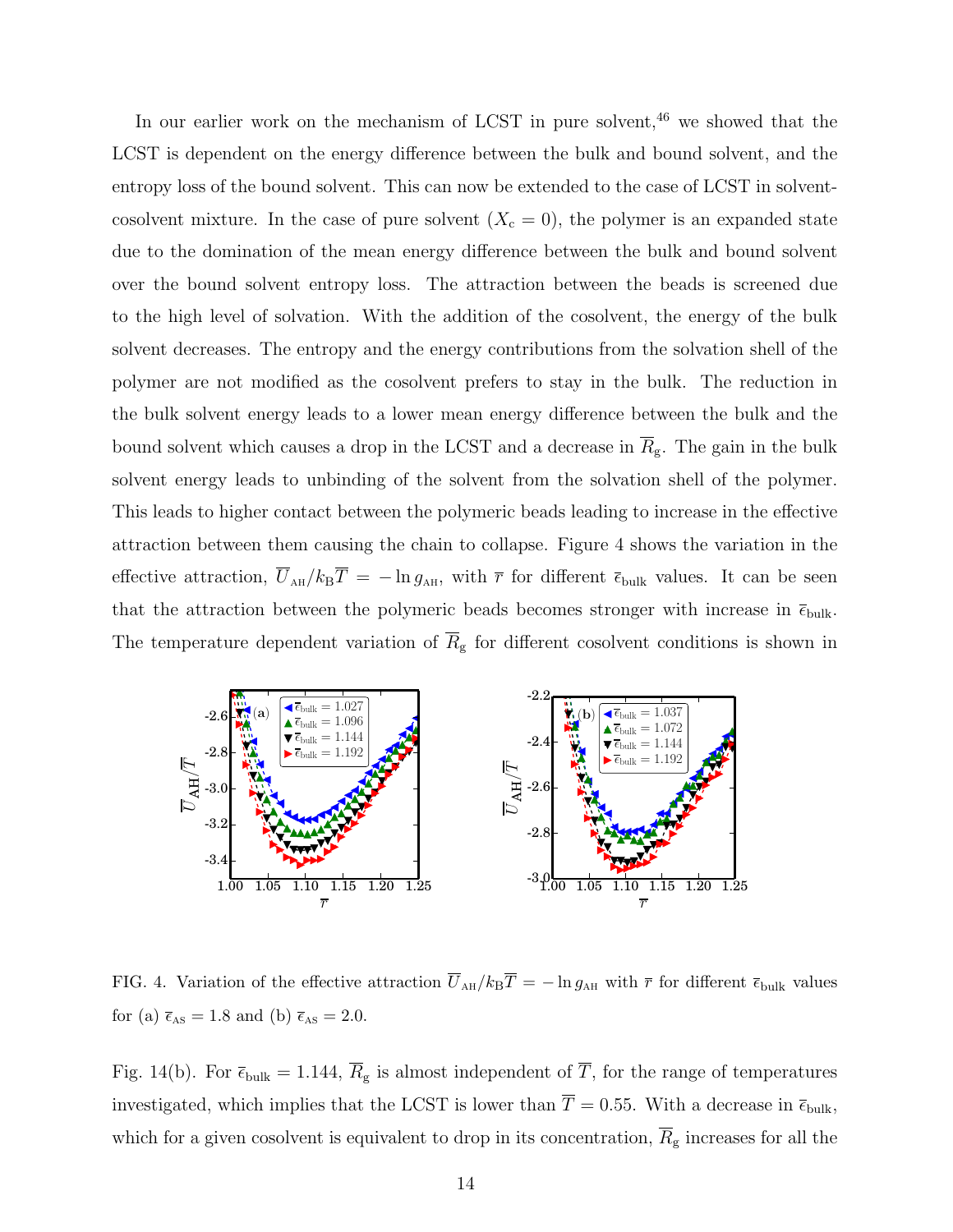temperatures indicating a systematic rise in LCST. In other words, the LCST drops with increase in  $\overline{\epsilon}_{\rm bulk}.$ 



FIG. 5. Variation of  $\overline{R}_{\text{g}}$  with  $\overline{T}$  for different  $\overline{\epsilon}_{\text{bulk}}$  values. For all the cases,  $\overline{\epsilon}_{\text{As}} = 1.8$ .  $\overline{\epsilon}_{\text{bulk}} = 1.0$  is the case when  $X_c = 0$ .

The effect of the hydrophilicity of the polymer was also studied by performing simulations for  $\bar{\epsilon}_{\text{as}} = 1.7, 2.0$  with the same solvent-cosolvent combinations as before. Figure 6(a) shows the variation of  $\overline{R}_{g}$  with  $\overline{\epsilon}_{\text{bulk}}$  for different  $\overline{\epsilon}_{\text{as}}$  values. For a given  $\overline{\epsilon}_{\text{bulk}}$ , it can be seen that  $\overline{R}_{g}$  increases systematically with increase in the hydrophilicity of the polymer. As the hydrophilicity of the polymer becomes higher, the energy difference between the bound and bulk solvent increases. This increases the stability of the bound solvent due to which a larger drop in the bulk solvent energy (increase in  $\bar{\epsilon}_{\text{bulk}}$ ) is required to collapse the polymer. Combining the effects of the polymer hydrophilicity and cosolvent induced bulk solvent energy decrease, it can be said that  $\overline{R}_{g}$  is dependent on the the difference between the polymer-solvent interaction energy  $\bar{\epsilon}_{\text{as}}$ , and the energy of the bulk solvent-cosolvent mixture  $\bar{\epsilon}_{\text{bulk}}$ . This implies that polymers with different hydrophilicity should have the same  $R_{\text{g}}$  as long as the mean energy difference between the bound solvent and the bulk solvent-cosolvent mixture is same. This can be used to obtain the master coil-to-globule transition curves. For example,  $\overline{R}_{g}$  for a system with parameters  $\overline{\epsilon}_{\text{As},1}$  and  $\overline{\epsilon}_{\text{bulk},1}$  should be equivalent to  $\overline{R}_{g}$  for a system with parameters  $\bar{\epsilon}_{\text{As,2}}$  and  $\bar{\epsilon}_{\text{bulk,2}}$ , given that  $\Delta \bar{\epsilon}_{\text{bulk}} = \bar{\epsilon}_{\text{bulk,2}} - \bar{\epsilon}_{\text{bulk,1}} = \bar{\epsilon}_{\text{As,2}} - \bar{\epsilon}_{\text{As,1}}$ . Using these relations, we shifted the trends in Fig. 6(a) of polymer with  $\bar{\epsilon}_{AS}$  = 1.7 by  $\Delta \bar{\epsilon}_{\text{bulk}} = 0.3$  and of  $\bar{\epsilon}_{\text{As}} = 1.8$  by  $\Delta \bar{\epsilon}_{\text{bulk}} = 0.2$  to obtain the master coil-to-globule transition curve for  $\bar{\epsilon}_{AS} = 2.0$ . The resulting master curve is shown in Figure 6(b). It can be seen that the data collapses well into a sigmoidal curve of the form  $\overline{R}_g = C_1 + a/[b + \exp(c(\overline{\epsilon}_{bulk}^{\text{shift}} - C_2))]$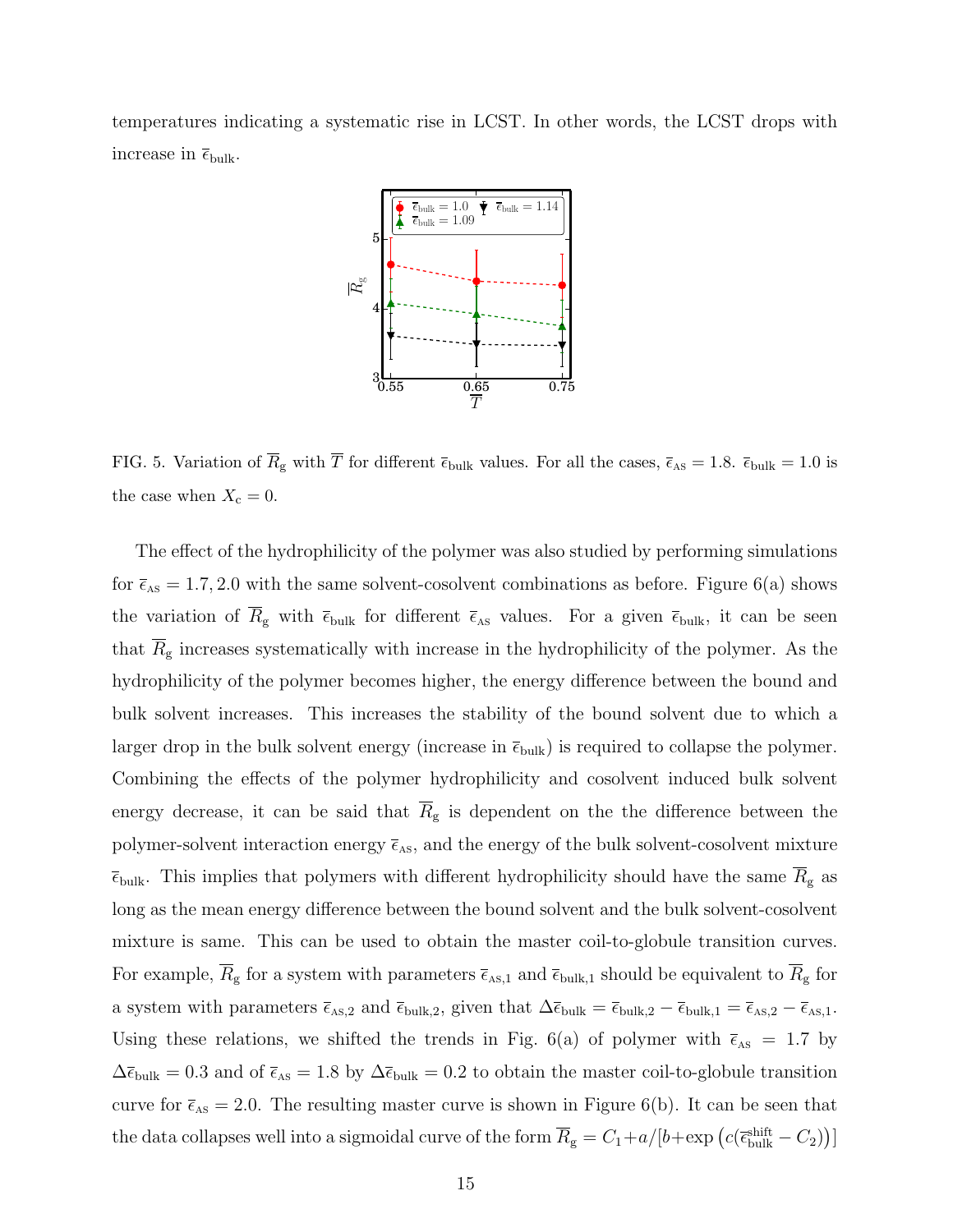

FIG. 6. (a) Variation of  $\overline{R}_{g}$  with  $\overline{\epsilon}_{\text{bulk}}$  for different  $\overline{\epsilon}_{\text{As}}$  values, and (b) variation of  $\overline{R}_{g}$  with  $\bar{\epsilon}_{\text{bulk}}^{\text{shift}} = \bar{\epsilon}_{\text{bulk}} + \Delta \bar{\epsilon}_{\text{bulk}}$  for  $\bar{\epsilon}_{\text{AS}} = 2.0$  master curve. The sigmoidal curve has the form  $\bar{R}_{\text{g}} = C_1 + C_2$  $a/[b + \exp(c(\bar{\epsilon}_{\text{bulk}}^{\text{shift}} - C_2))]$  where  $a = 0.96, b = 0.39, c = 17.4, C_1 = 3.0, C_2 = 1.3.$ 

where  $\bar{\epsilon}_{\text{bulk}}^{\text{shift}} = \bar{\epsilon}_{\text{bulk}} + \Delta \bar{\epsilon}_{\text{bulk}}$ , indicating that  $\bar{R}_{\text{g}}$  is only dependent on the mean energy difference between the bound solvent and the bulk solvent-cosolvent mixture. Similar master curves have been obtained for  $\bar{\epsilon}_{AS} = 1.7, 1.8$ . The sigmoidal fits to these master curves are shown in Fig. 7. It can be seen that a larger drop in bulk solvent-cosolvent energy (higher



FIG. 7. Sigmoidal fits to master curves for different  $\bar{\epsilon}_{AS}$  values. The curves have the form  $\bar{R}_{g}$  =  $C_1 + a/[b + \exp(c(\bar{\epsilon}_{\text{bulk}}^{\text{shift}} - C_2))]$ . See SI for more details.

 $\bar{\epsilon}_{\text{bulk}}^{\text{shift}}$ ) is required to collapse a polymer with higher hydrophilicity. Another point to be noted is that a cosolvent which can induce a change of bulk energy to  $\bar{\epsilon}_{\text{bulk}}^{\text{shift}} = 1.1$  is able to collapse the polymers with  $\bar{\epsilon}_{AS} = 1.7, 1.8$  but not  $\bar{\epsilon}_{AS} = 2.0$ . This could be a possible reason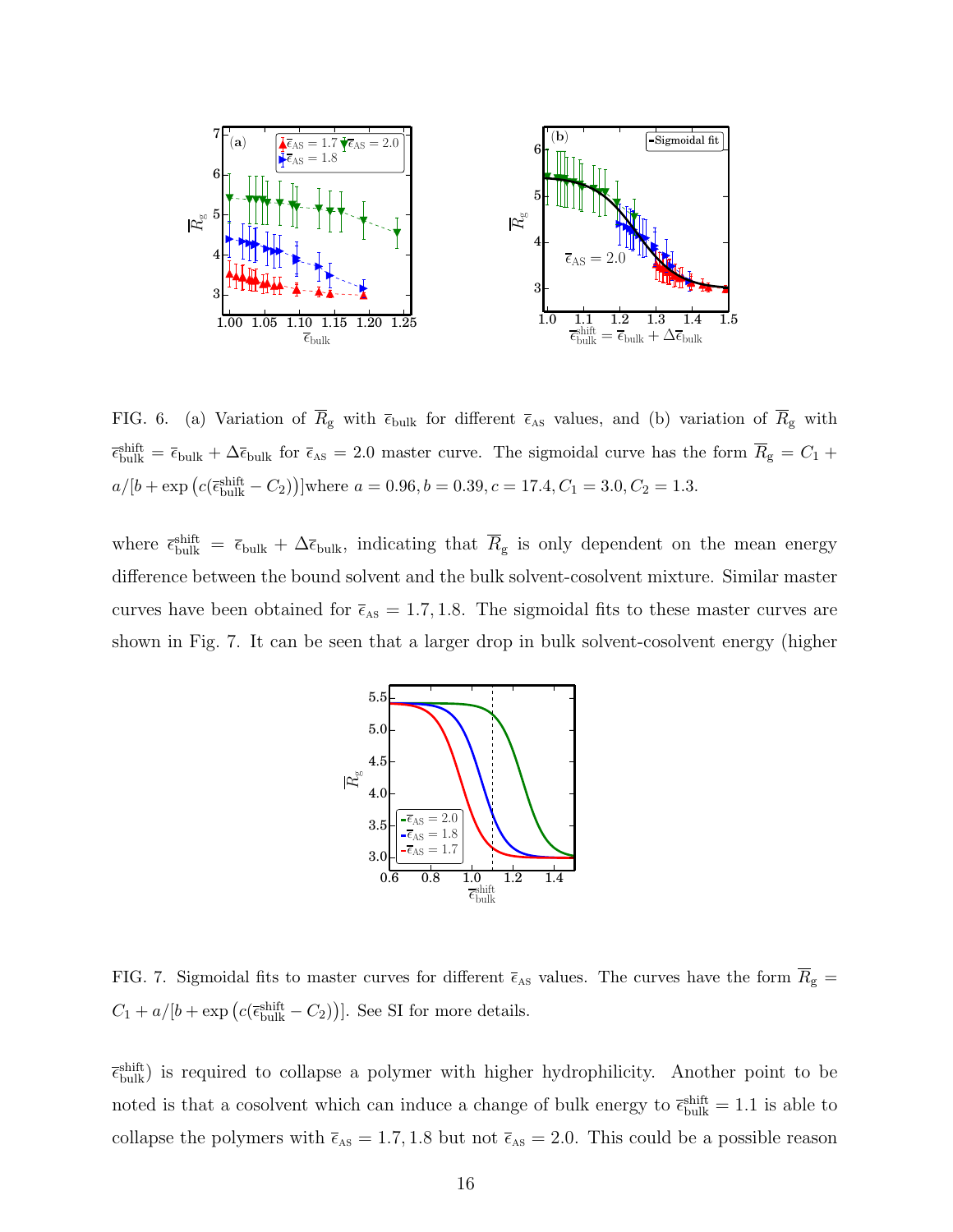for methanol to cause an LCST decrease in aqueous solution of PNiPAM but not in that of PDEA. This point will be discussed in detail in Sec ??

In the simulation model, the solvent mixture is spherically symmetric and does not take into account the conformational entropy change of mixing. This model is able to exhibit the LCST decrease and  $R<sub>g</sub>$  collapse which have been observed in experiments. This in turn justifies keeping only the mixing energy contribution to the Flory-Huggins interaction parameter  $(\chi_{cs})$  in the theoretical model (see Eq. (6)).

#### B. Theoretical model

The mean-field phase behavior of the multiple chain system (Eq. (9)) which has been obtained using the procedure in Sec. II B 1 is shown in Fig. 8. Figure  $8(a)$  shows the variation of D with  $\chi_{\rm ps}$  for different  $\chi_{\rm cs}$ . The value of the polymer-solvent interaction parameter at the spinodal  $\chi_{\rm ps}^{\rm spi}$ , is lowered with decrease in  $\chi_{\rm cs}$  which indicates a decrease in the solubility of the polymer. The monotonic decrease of the corresponding transition temperature  $\tilde{T}_{\text{c}}$  with decrease in  $\chi_{\rm cs}$  can be seen in Fig. 8(b). This behavior can be understood by examining



FIG. 8. (a)Variation of the determinant of the hessian matrix with  $\chi_{ps}$  for different  $\chi_{cs}$  values. (b) Variation of the transition temperature  $\tilde{T}_{\rm c}$  with  $\chi_{\rm cs}$ . Both results are for the multiple chain system (Eq. (9)). The calculations were performed at  $N = 10000$ ,  $\chi_{\text{pc}} = 0$ ,  $\phi_{\text{p}} = 0.01$  and  $\phi_{\text{c}} = 0.01$ 

the overall second virial coefficient, which is given by the following expression (see SI for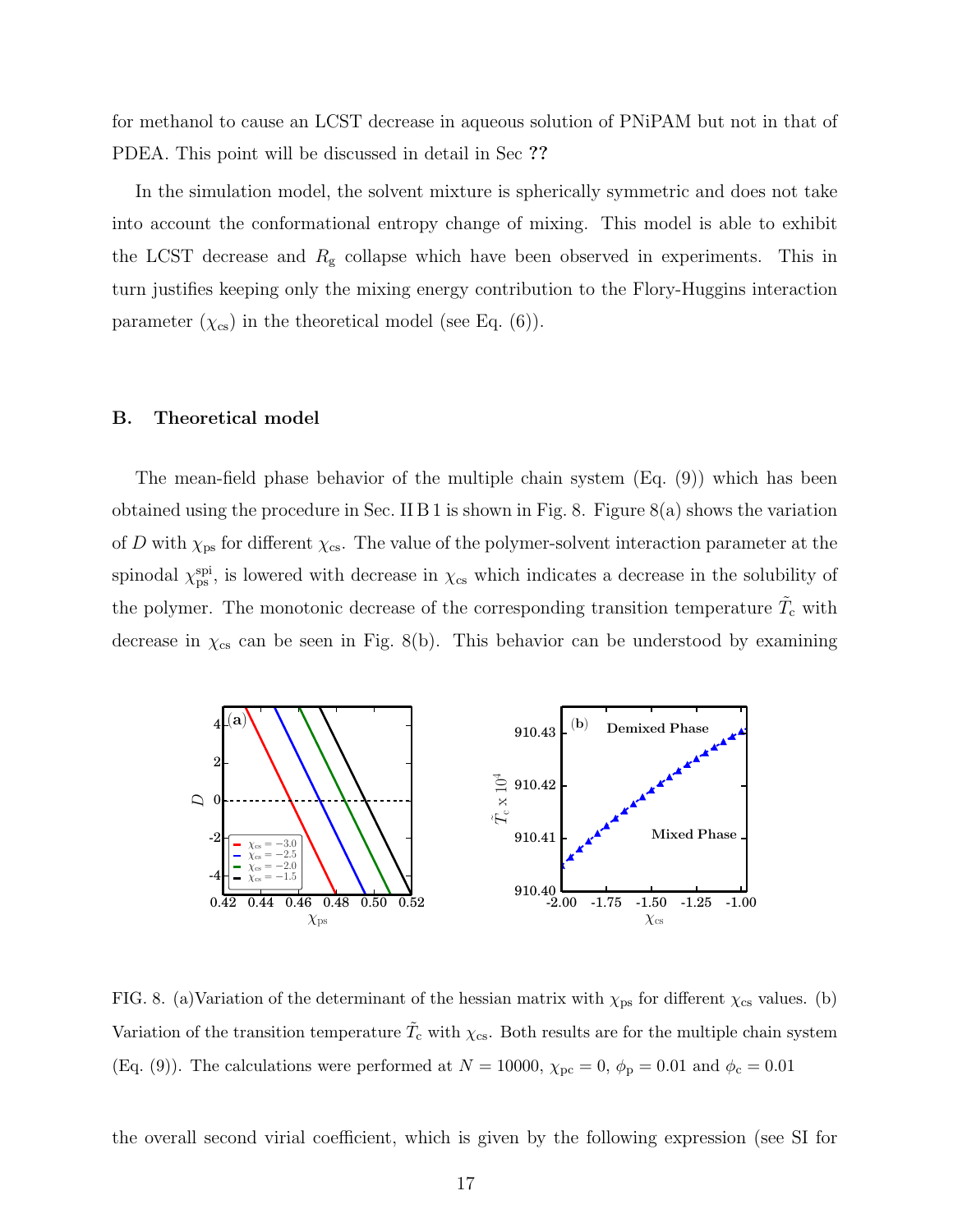details),

$$
B = 1 - \left[2(1 - X_{\rm c})\chi_{\rm ps}(\tilde{T}) + 2X_{\rm c}\chi_{\rm pc} - 2X_{\rm c}(1 - X_{\rm c})\chi_{\rm cs}\right]
$$
  

$$
\approx 1 - 2\left[\chi_{\rm ps}(\tilde{T}) - X_{\rm c}\chi_{\rm cs}\right].
$$
 (19)

The value of  $\chi_{\rm ps}$  at which  $B = 0$  is lowered as  $\chi_{\rm cs}$  decreases. This indicates that temperature of phase separation  $\tilde{T}_{c}$  drops with a decrease in the bulk solvent mixture. The variation of the coil-to-globule transition with  $\chi_{cs}$  in the single chain system (see Sec. IIB2) is shown in Fig. 9. The coiled state is indicated by  $\Phi' = 1$  and the globule state by a lower value of  $\Phi'$  ( $\Phi' \neq 0$  as  $\overline{R}_{g}$  is finite). The transition temperature decreases with a decrease in  $\chi_{\rm cs}$ . Another point to note is that the transition temperature is the same as in the multiple chain calculations (Fig. 8(b)) which indicates the coexistence of the bulk phase separation with the coil-to-globule transition. This feature may be expected due to the nature of the mean-field theory and has been experimentally observed in PNiPAM water-alcohol systems at low alcohol concentrations.18,37



FIG. 9. Variation of  $\Phi'$  with temperature  $\tilde{T}$  for different  $\chi_{cs}$  in the single chain system (Eq. (16)). The calculations were performed at  $N = 10000$ ,  $\chi_{\text{pc}} = 0$ ,  $\Phi_{\text{p}} = 0.01$  and  $\Phi_{\text{c}} = 0.01$ .

To understand the results from a phenomenological point of view, let us first start with the free energy difference of a solvent molecule between the BS and US states in the absence of cosolvent;

$$
\Delta F = F_{\text{BS}} - F_{\text{US}} = U_{\text{BS}} - U_{\text{US}} - T(S_{\text{BS}} - S_{\text{US}}),\tag{20}
$$

where  $U_{BS}$  ( $U_{US}$ ) and  $S_{BS}$  ( $S_{US}$ ) are the energy and the entropy of the BS (US) state of the solvent, respectively. Using the model parameters defined in Sec. II, the above quantity can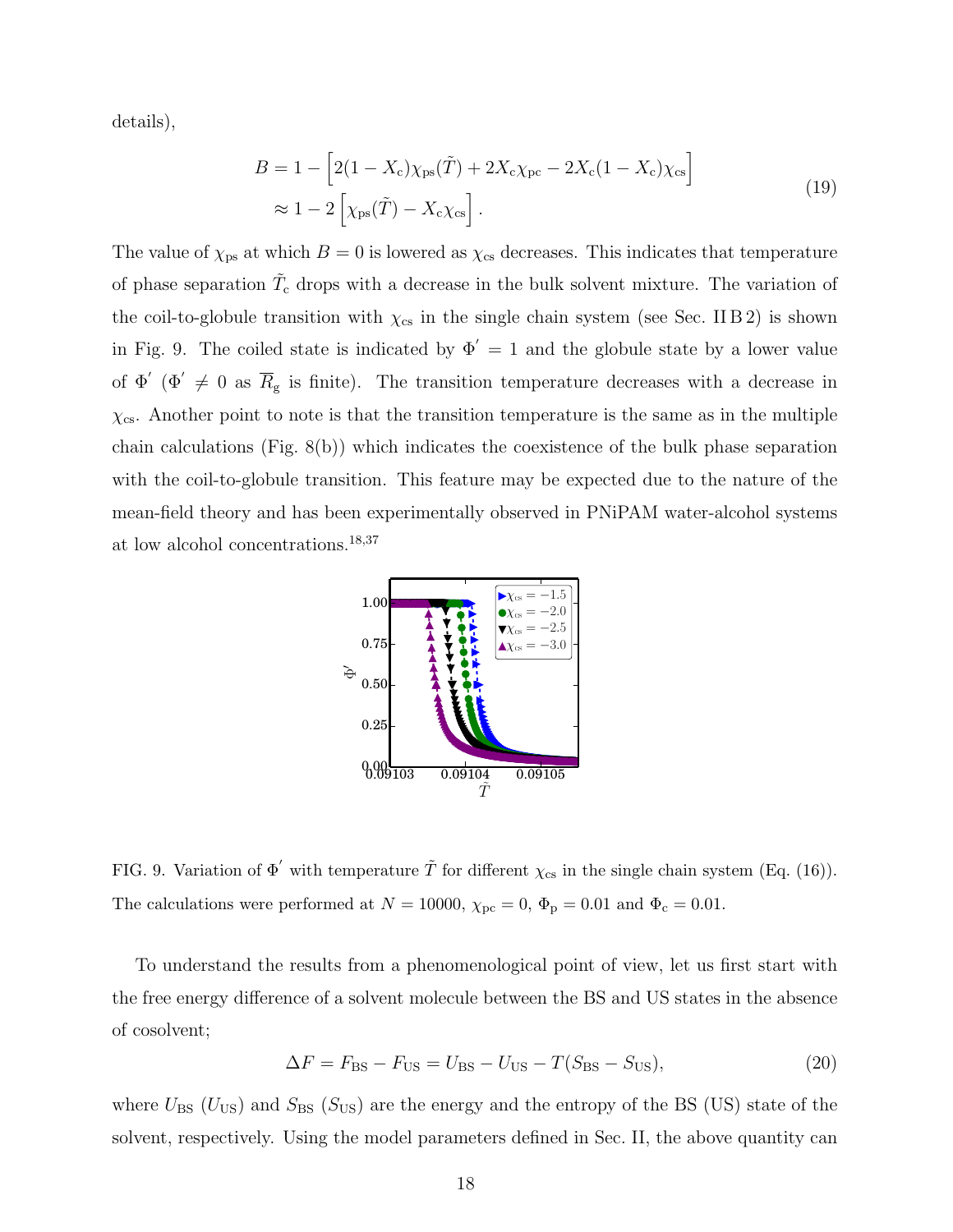be expressed as

$$
\Delta F = -(u - w) + k_{\rm B} T \ln (q - 1) = k_{\rm B} T \ln x,\tag{21}
$$

where

$$
x = (q - 1)\exp\left(-\frac{u - w}{k_{\mathrm{B}}T}\right).
$$
\n(22)

The phase transition occurs when  $x > 1$ . In our previous study,<sup>46</sup> we showed that the LCST in the case of pure solvent is dependent on the competition between the mean energy difference between the bulk and the bound solvent  $(U_{BS} - U_{US})$ , and the bound solvent entropy loss ( $S_{BS} - S_{US}$ ). For  $x < 1$ , the enthalpic gain  $(u - w)$  dominates (mixed state), whereas for  $x > 1$ , the bound solvent entropy loss  $\ln (q - 1)$  dominates (demixed state). The addition of cosolvent leads to a decrease in the energy of the bulk solvent  $u$ . The energy of the bound solvent  $w$ , on the other hand, remains unaffected as the cosolvent prefers to stay in bulk. The expression for x in Eq.  $(22)$  takes the following form in the case of solvent-cosolvent mixtures,

$$
x = (q-1)\exp\left(-\frac{u_{\rm m}(X_{\rm c}, \chi_{\rm cs}) - w}{k_{\rm B}T}\right),\tag{23}
$$

where  $u_{\rm m}$  is the energy of the solvent in the solvent-cosolvent mixture, which depends on  $X_{\rm c}$ and  $\chi_{\rm cs}$ . As mentioned earlier, the energy of the solvent in the bulk  $u_{\rm m}$ , decreases with the addition of the cosolvent. This reduces the mean energy difference between the bulk and the bound solvent leading to a decrease in the LCST. The addition of cosolvent diminishes the energetic advantage of the bound solvent by decreasing the energy of the bulk solvent. Hence, it can be said that the decrease in LCST with the addition of cosolvent is driven by the decrease in the bulk solvent mean energy. This is in agreement with the simulation results and is supported by the experimental work of Bischofberger et al.18,22 To highlight the influence of cosolvent,  $x$  in Eq. (23) can be rewritten in the following manner,

$$
x = (q-1)\exp\left(-\frac{u_m(X_c, \chi_{cs}) - w}{u - w} \frac{u - w}{k_B T}\right) = (q-1)\exp\left(-\frac{1}{\gamma(X_c, \chi_{cs})\tilde{T}}\right),\tag{24}
$$

where

$$
\gamma(X_{\rm c}, \chi_{\rm cs}) = \frac{u - w}{u_{\rm m}(X_{\rm c}, \chi_{\rm cs}) - w},\tag{25}
$$

is the ratio of the mean energy difference between the bulk and the bound solvent in the case of pure solvent to that in the solvent-cosolvent mixture. The quantity  $\gamma$  characterizes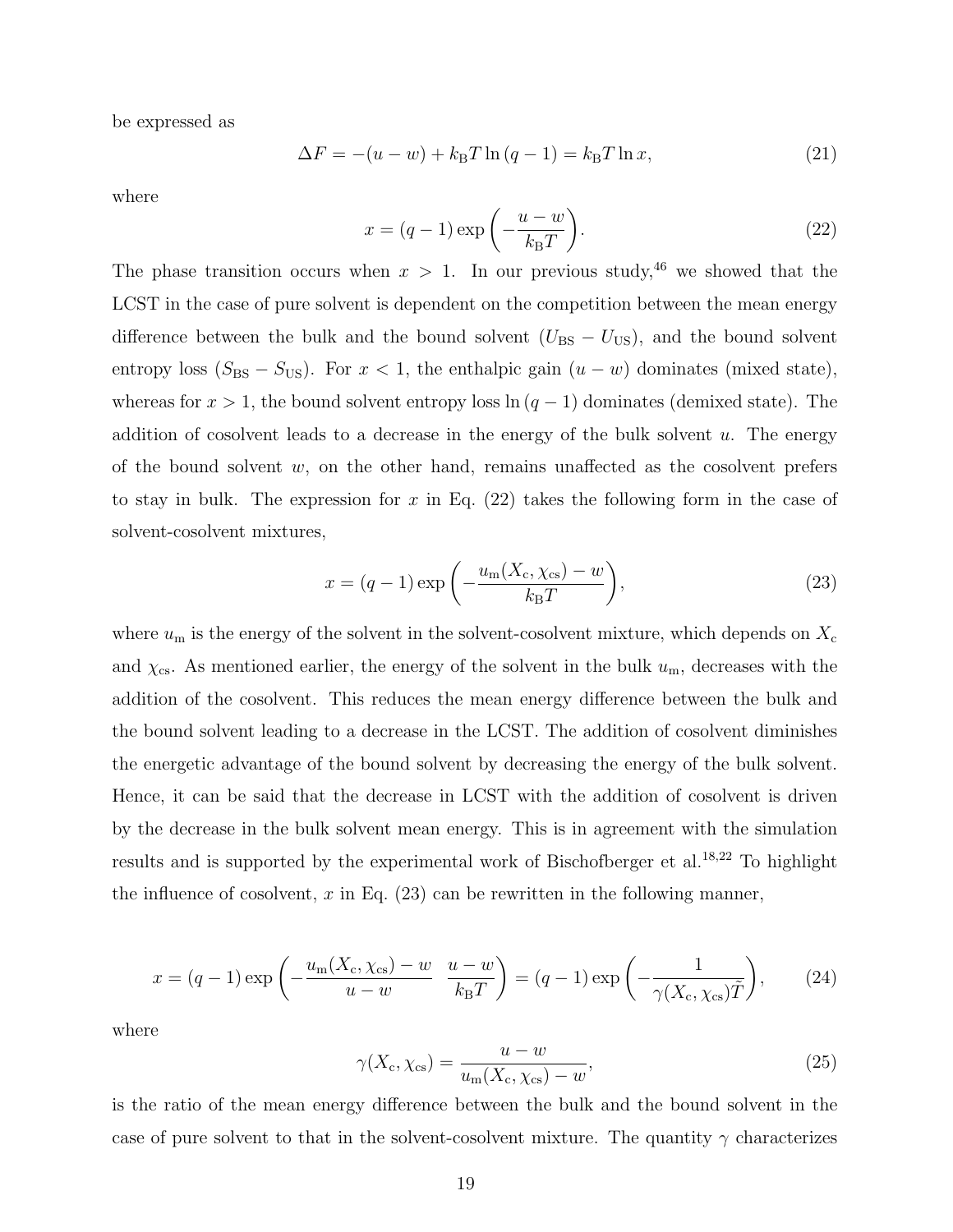the extent of decrease of LCST with cosolvent addition and  $\gamma = 1$  corresponds to the case of pure solvent. High values of  $\gamma$  indicate a higher decrease in bulk solvent energy, which in turn indicates a larger drop in the LCST in comparison to the pure solvent case.

Another aspect which has to be examined is the hydrophilicity of the polymer. Let us consider the case of a polymer where the bound solvent energy is  $w'$  and look at the expression in Eq. (23),

$$
x = (q - 1) \exp\left(-\frac{u_m(X_c, \chi_{cs}) - w'}{k_B T}\right)
$$
  
=  $(q - 1) \exp\left(-\frac{u_m(X_c, \chi_{cs}) - w'}{u_m(X_c, \chi_{cs}) - w} \frac{u_m(X_c, \chi_{cs}) - w}{u - w} \frac{u - w}{k_B T}\right)$  (26)  
=  $(q - 1) \exp\left(-\frac{\lambda}{\gamma \tilde{T}}\right) = (q - 1) \exp\left(-\frac{\Delta_{u_m, w'}}{\tilde{T}}\right)$ 

where

$$
\lambda = \frac{u_{\rm m}(X_{\rm c}, \chi_{\rm cs}) - w'}{u_{\rm m}(X_{\rm c}, \chi_{\rm cs}) - w},\tag{27}
$$

is the ratio of mean energy difference between the bulk and bound solvent for a polymer with the respect to the base polymer (bound solvent energy  $w$ ) and

$$
\Delta_{u_{\rm m},w'} = \frac{\lambda}{\gamma},\tag{28}
$$

is the parameter which captures the cumulative effect of the cosolvent and the polymer hydrophilicity on  $\tilde{T}_{c}$ , and  $\gamma$  is defined in Eq. (25). Higher values of  $\lambda$  (> 1) indicate higher hydrophilicity of the polymer. The LCST of the system will drop with the decrease in the value of  $\Delta_{u_m,w'}$ . For a fixed solvent-cosolvent mixture (fixed  $X_c, \gamma$ ), as the hydrophilicity of the polymer rises, the mean energy difference between the bound solvent and the bulk solvent increases due to increase of  $\lambda$  and  $\Delta_{u_m,w'}$ . This enhances the stability of the bound solvent which reduces the extent of LCST decrease induced by the cosolvent. Hence, to obtain the same drop in LCST, one requires a larger increase in  $\gamma$  as the hydrophilicity of the polymer increases. This is in agreement with the results in the simulation studies.

#### C. Comparison with experiments

Let us first look at the LCST decrease with the addition of different alcohols. Figure 10 shows the variation of the excess enthalpy of mixing,  $\Delta H_{\rm E}$  with  $X_{\rm c}$  for different water-alcohol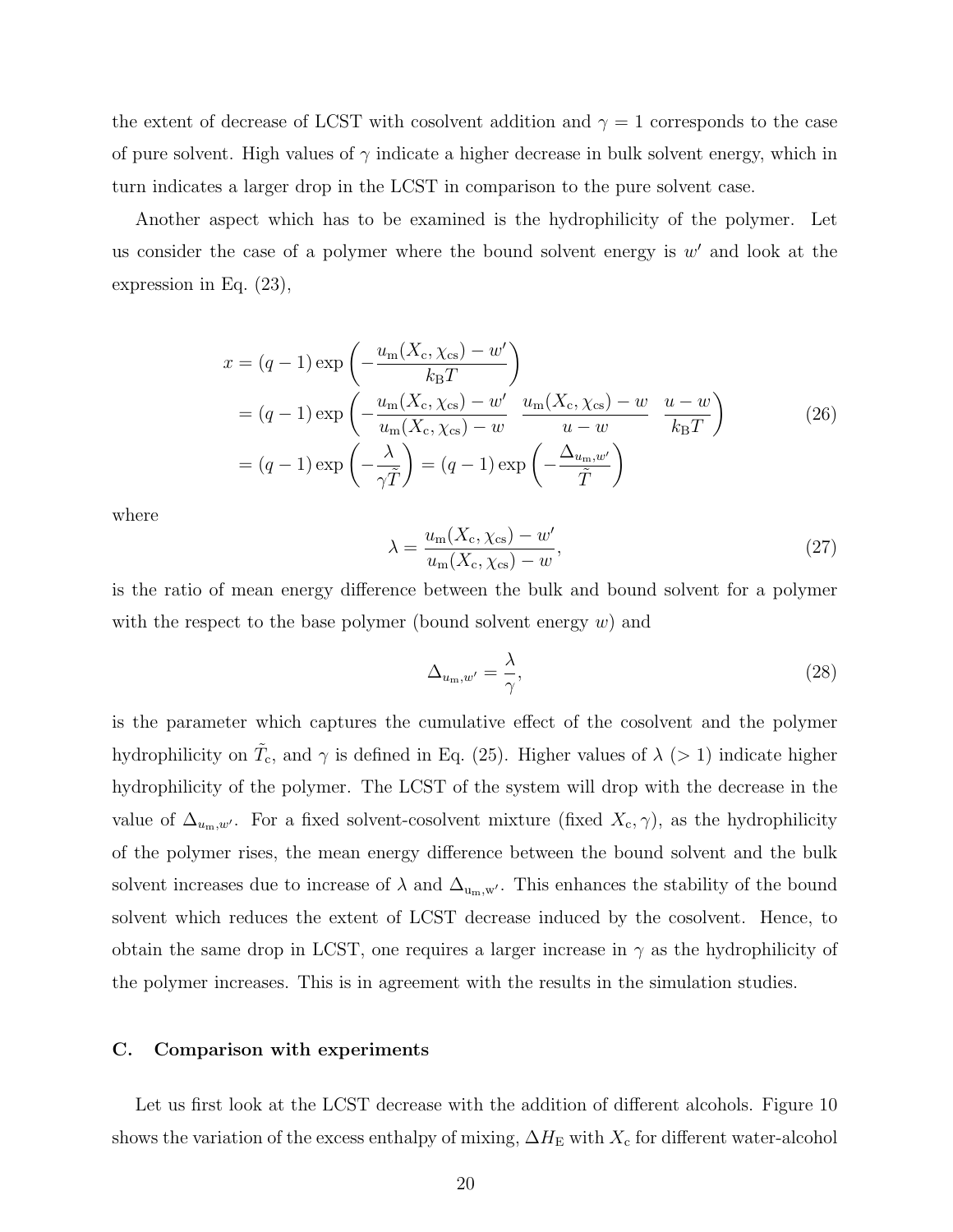mixtures. Here  $X_c^*$  is the concentration at which  $\Delta H_E$  is minimum and the low concentration regime is defined by  $X_c < X_c^*$ . It is important to note that the decreasing (and negative) trends of  $\Delta H_{\rm E}$  and relatively constant values of  $X_{\rm c}^*$  are observed over the temperature range under consideration.<sup>44,52,53</sup> This data ( $X_c < X_c^*$ ) is fitted to Eq. (6) to obtain  $\chi_{cs}$ for different alcohols (see Table. II). These  $\chi_{cs}$  values were incorporated in the multiple



FIG. 10. Enthalpy of mixing in water-alcohol (kosmotropic or order-making) mixtures as a function of alcohol concentration  $X_c$  (= $x_{\text{alcohol}}/(x_{\text{alcohol}}+x_{\text{water}})$ ), at 25°C. Data taken from Lama and Lu.<sup>44</sup> The solid vertical lines are the concentrations  $(X_c^*)$  at which  $\Delta H_{\rm E}$  is minimum for the respective alcohols. The low concentration regime is  $X_c < X_c^*$ .

chain framework  $(Eq. (9))$  to obtain the theoretical prediction of LCST with  $X_c$  for different alcohols. Figure 11(a) shows the variation of  $\tilde{T}_{c}$  (LCST) with  $X_{c}$  for alcohols. It can be

|                 | Isopropanol Ethanol Methanol |         |         |
|-----------------|------------------------------|---------|---------|
| $\chi_{\rm cs}$ | $-2.47$                      | $-2.00$ | $-1.18$ |
|                 | 0.076                        | 0.144   | 0.246   |

TABLE II.  $\chi_{\text{cs}}$  and  $X_{\text{c}}^*$  for different alcohols in the low  $X_{\text{c}}$  limit.

observed that  $\tilde{T}_{\text{c}}$  decreases with an increase in alcohol concentration. Additionally, the extent of  $\tilde{T}_{c}$  decrease (per unit concentration) is highest for isopropanol followed by ethanol and methanol. These results qualitatively match with the experimental data shown in Fig. 11(b) for the PNiPAM, water and alcohols systems. The agreement between experiment data and theoretical prediction indicates that the mean energetics of the solvent-cosolvent mixtures are more important than the structural details for understanding the phenomena. In the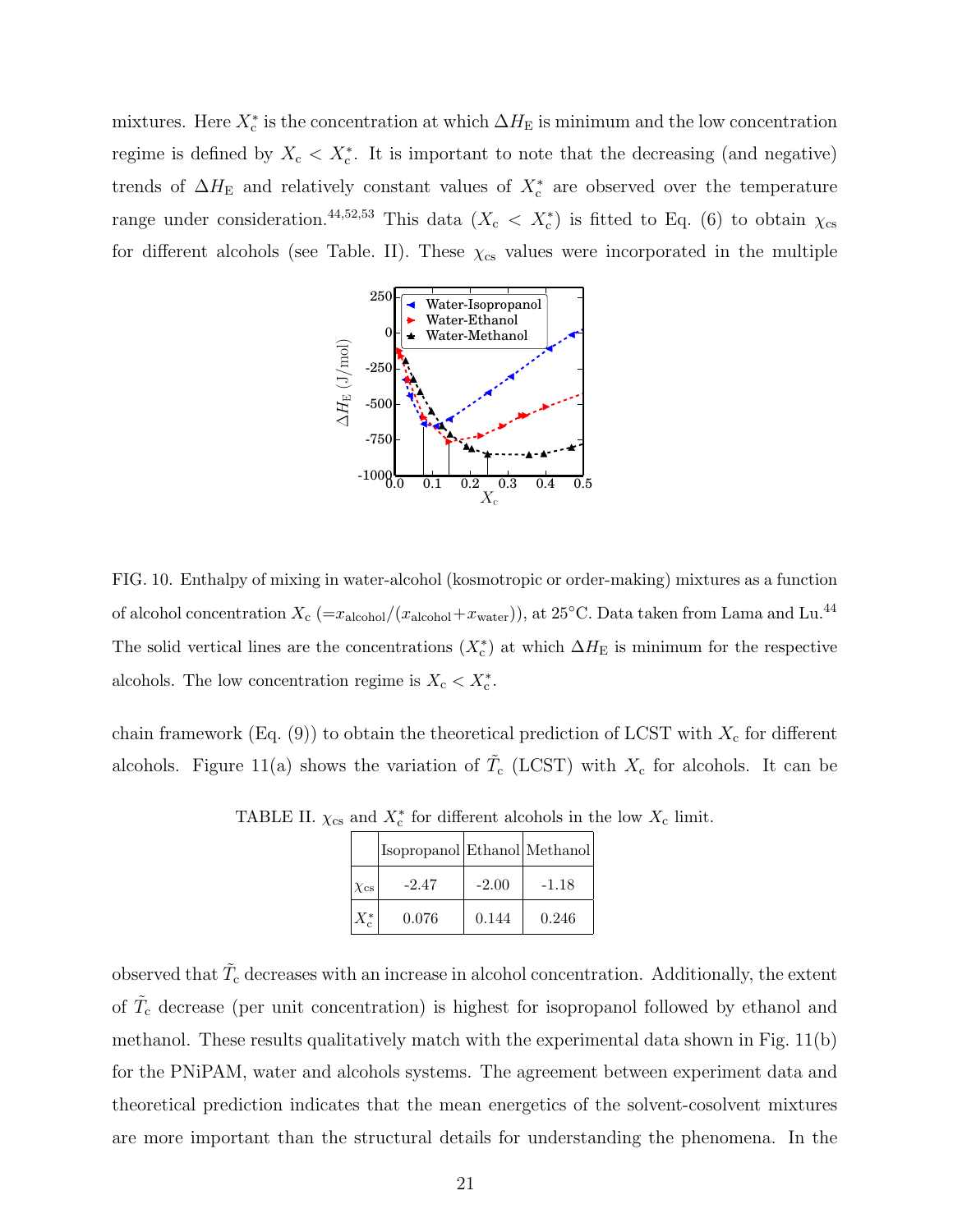

FIG. 11. Variation of transition temperature  $(\tilde{T}_{c}$  or LCST) with  $X_{c}$  for different alcohols. (a)Theoretical prediction in the multiple chain framework, (b) Experimental data for PNiPAM.<sup>44</sup>

simulation and theoretical studies, we have shown that the LCST decrease is dependent on the interplay between the polymer hydrophilicity and the extent of cosolvent induced decrease in bulk solvent energy. This can be used to explain the absence of the LCST decrease in PDEA, water and methanol mixtures. To understand this in a better way, let us first look at the case of PDEA and PNiPAM in pure water. The non-polar solvent accessible surface area (SASA) for PDEA is higher than PNiPAM.42,54 This implies that the bound solvent energy (bound solvent entropy loss) is lower (higher) for PDEA in comparison to PNiPAM  $((\bar{\epsilon}_{AS})_{PDEA} > (\bar{\epsilon}_{AS})_{PNiPAM}$  or  $(w)_{PDEA} < (w)_{PNiPAM}$ ,  $q_{PDEA} > q_{PNiPAM}$ .<sup>55,56</sup> In other words, the mean energy difference between the bulk and bound solvent ( $\Delta \bar{\epsilon} = \bar{\epsilon}_{AS} - \bar{\epsilon}_{SS}$  or  $\lambda$ ), and the entropy loss of the bound solvent are higher for PDEA than PNiPAM ( $\Delta \bar{\epsilon}_{\text{PDEA}} > \Delta \bar{\epsilon}_{\text{PNIPAM}}$ or  $\lambda_{\text{PDEA}} > \lambda_{\text{PNiPAM}}$ . This might be the reason for the almost same LCST in aqueous solutions of PDEA and PNiPAM. Given the higher  $\Delta \bar{\epsilon}$  in PDEA in comparison to PNiPAM, the drop in the energy of the bulk solvent ( $\bar{\epsilon}_{ss} - \bar{\epsilon}_{bulk}$  or  $\gamma$ ) with addition of methanol is not sufficient to induce a LCST decrease.

From the simulation point of view, PNiPAM and PDEA can be considered analogous to polymers with  $\bar{\epsilon}_{AS} = 1.7$  and  $\bar{\epsilon}_{AS} = 2.0$ , respectively. Then, it can be seen from Fig. 7 that a cosolvent with  $\bar{\epsilon}_{\text{bulk}} = 1.05$  (analogous to methanol) is able to induce a change of  $\overline{R}_{\rm g}$  in  $\overline{\epsilon}_{\rm As} = 1.7$  (PNiPAM) but not in  $\overline{\epsilon}_{\rm As} = 2.0$  (PDEA). In the multiple chain theory, this can be understood by considering the parameter  $\Delta_{u_m,w'}$  (Eq. (28)). In the case of PNIPAM, the addition of methanol leads to a decrease in  $\Delta_{u_m,v'}$  (increase in  $\gamma$ ) which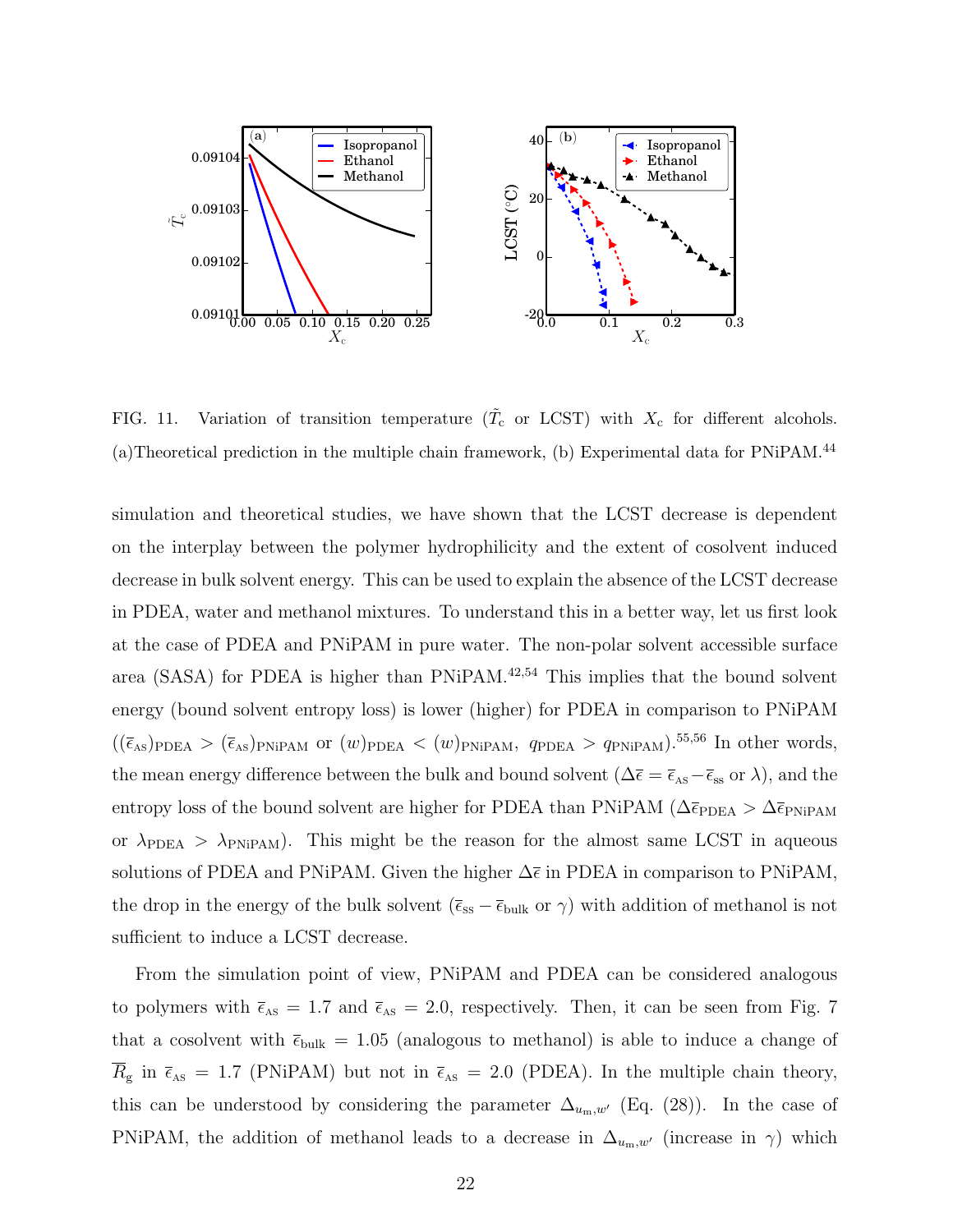causes a drop in LCST. In PDEA, however, this  $\gamma$  increase is countered by the increase in  $\lambda$  (higher hydrophilicity) due to which  $\Delta_{u_m,w'}$  does not change which in turn leads to a constant LCST. This suggest that cosolvents such as ethanol, isopropanol, which induce a much stronger decrease in the bulk solvent energy are required to observe an LCST decrease in the case of PDEA. An additional point which arises from the above discussion is that for a given cosolvent, the extent of decrease in LCST is lower for polymers with higher hydrophilicity. Figure 12(a) shows the variation of the LCST with  $X_c$  for different polymer hydrophilicity ( $\lambda$ ) at  $\chi_{cs} = -2.00$  (ethanol). The model assumes that the polymers have the same LCST in pure solvent  $(X_c = 0)$ . The extent of LCST change decreases at higher  $\lambda$ . This is qualitatively similar to the experimental variation of the LCST for PNiPAM (analogous to  $\lambda = 1.0$ ) and PDEA ( $\lambda = 2.0$ ) with increase in ethanol concentration (Figure 12(b)). This is also supported by the simulation results in Fig. 6(a).



FIG. 12. (a)Variation of transition temperature  $\tilde{T}$  with  $X_c$  for varying polymer hydrophilicity at  $\chi_{\text{cs}} = -2.00$  (Ethanol) in the multiple chain framework. (b) Experimental variation of LCST with ethanol concentration for  $PNiPAM<sup>22</sup>$  and  $PDEA<sup>3</sup>$ .

A point to note is that the temperature and its extent of decrease depend on the model parameters namely the number of solvent orientations in the KW model, q, and the degree of polymerization, N. By suitable tuning of these parameters, the extent of change in temperature can be varied to a limited extent. The temperature variation can be increased by reducing the value of  $q$  to small values. We desist from going to smaller values of  $q$  as it is not realistic within the framework of the one dimensional Kolomeisky-Widom model, which assumes  $q$  to be large in the analysis. Due to this, the inferences from our theoretical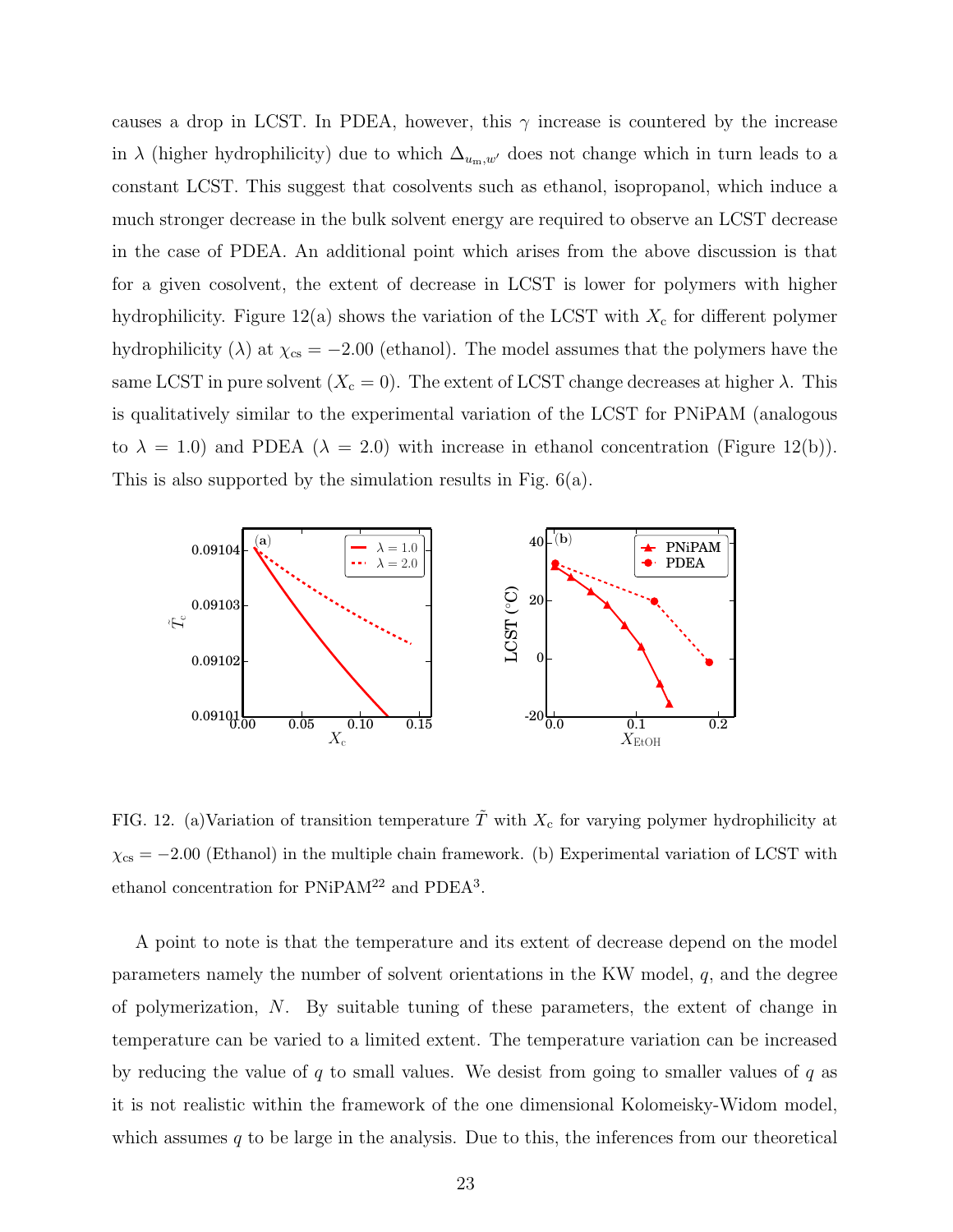model are based only on the trends and not the quantitative estimates. However, Barkema and Widom<sup>57</sup> have shown through computer simulations that the functional form of the potential remains the same for the two and the three dimensional cases and it is applicable for small q values as well. This indicates that the trends from our models are consistent at all values of q. Another point of observation is that there is a difference in the curvature of the theoretical and experimental trends. This may be due to the fact that  $\chi_{cs}$  is assumed to be independent of the cosolvent concentration in the model. In real liquid mixtures,  $\chi_{cs}$ is dependent on the cosolvent composition. This variation of  $\chi_{cs}$  will differ for each solventcosolvent combination. In case of kosmotropic cosolvents, the strength of the water hydrogen bonded network increases with cosolvent concentration  $(X_c < X_c^*)$  which indicates that the magnitude of  $\chi_{\rm cs}$  may be an increasing function of  $X_c$ . However, this variation is dependent on the chemical specific details, which is not within the scope of this paper. However, given the qualitative matching of the trends in the models with the experimental data for the acrylamide family of polymers, it can be said that these system specific details may not affect the overall generic mechanism. This can be seen by looking at the variation of the experimentally observed LCST in PNiPAM, water and alcohols mixtures with the excess enthalpy of mixing of the water-alcohol mixture. A weak dependence of the LCST on the cosolvent chemical details in Fig. 13 supports our hypothesis that the decrease of the mean energy of the bulk solvent-cosolvent mixture is the dominant contribution.



FIG. 13. Experimental variation of LCST with the excess enthalpy of mixing for different alcoholwater mixtures.<sup>22,44</sup>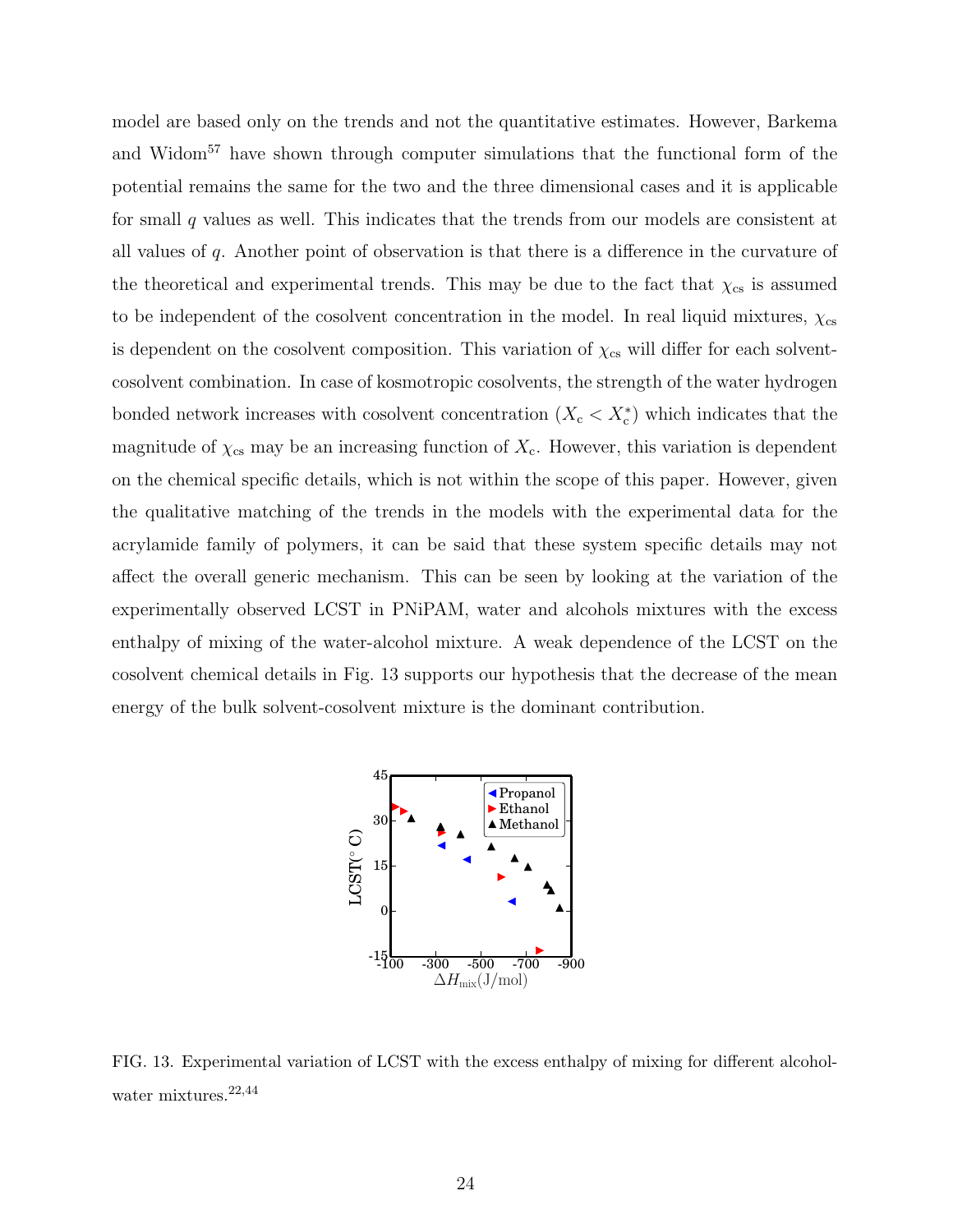#### IV. SUMMARY AND CONCLUSIONS

In this paper, we have examined the effects of cosolvents on the LCST in thermoresponsive polymer solutions. Our approach has been to address the phenomenon using a generic bead-spring simulations and theory such that dominant interactions leading to the phenomena can be identified. In the introduction of this paper, we mentioned that the from a generic point of view, the phenomenon of cononsolvency can be classified on the basis of cosolvent type and concentration regime. The question which arises is that whether there can be a generic explanation for the cononsolvency phenomenon which is independent of concentration regime and cosolvent type. Our observations are contrary to such an explanation. As the concentration of the cosolvent exceeds  $X_{\rm c}^*$ , the change in LCST becomes dependent on the molecular weight, concentration and architecture. Additionally, there is no temperature dependent coil-to-globule transition accompanying the bulk phase separation. Also, the exclusion of cosolvent from the polymer hydration shell is not valid. In this regime the cosolvent-polymer interaction may be dependent on the specific chemical details as in the case of PNiPAM and PDEA in urea-water mixtures.

In the current work, we have focussed on kosmotropic (order-making) cosolvents in the low concentration limit. In the simulation studies, we have considered a single bead-spring polymer chain in an explicit solvent-cosolvent mixture. The interaction parameters are independent of temperature. In our theoretical models, we have considered both multiple polymer chain system and single polymer chain in a solvent-cosolvent mixture. The interactions between the different components have been modeled by Flory-Huggins interaction parameters. The polymer-solvent interaction parameter,  $\chi_{\text{ps}}$  is modeled through the solvophobic potential, which follows from our earlier work $46$  on the LCST of thermoresponsive polymers in a pure solvent.

Our calculations indicate that the LCST decrease with addition of kosmotropic cosolvents may be driven by the decrease in the energy of the bulk solvent. The LCST is dependent on the mean energy difference between the bound and the bulk solvent. This reduces the stability of the bound solvent leading to the decrease in the LCST. These results are in qualitative agreement with the experimental work on PNiPAM of Bischofberger et al.<sup>18</sup> Additionally, we have shown that the cosolvents which have a weak decrease in mean bulk solvent energy may not be able to induce the LCST decrease as the hydrophilicity of the polymer increases.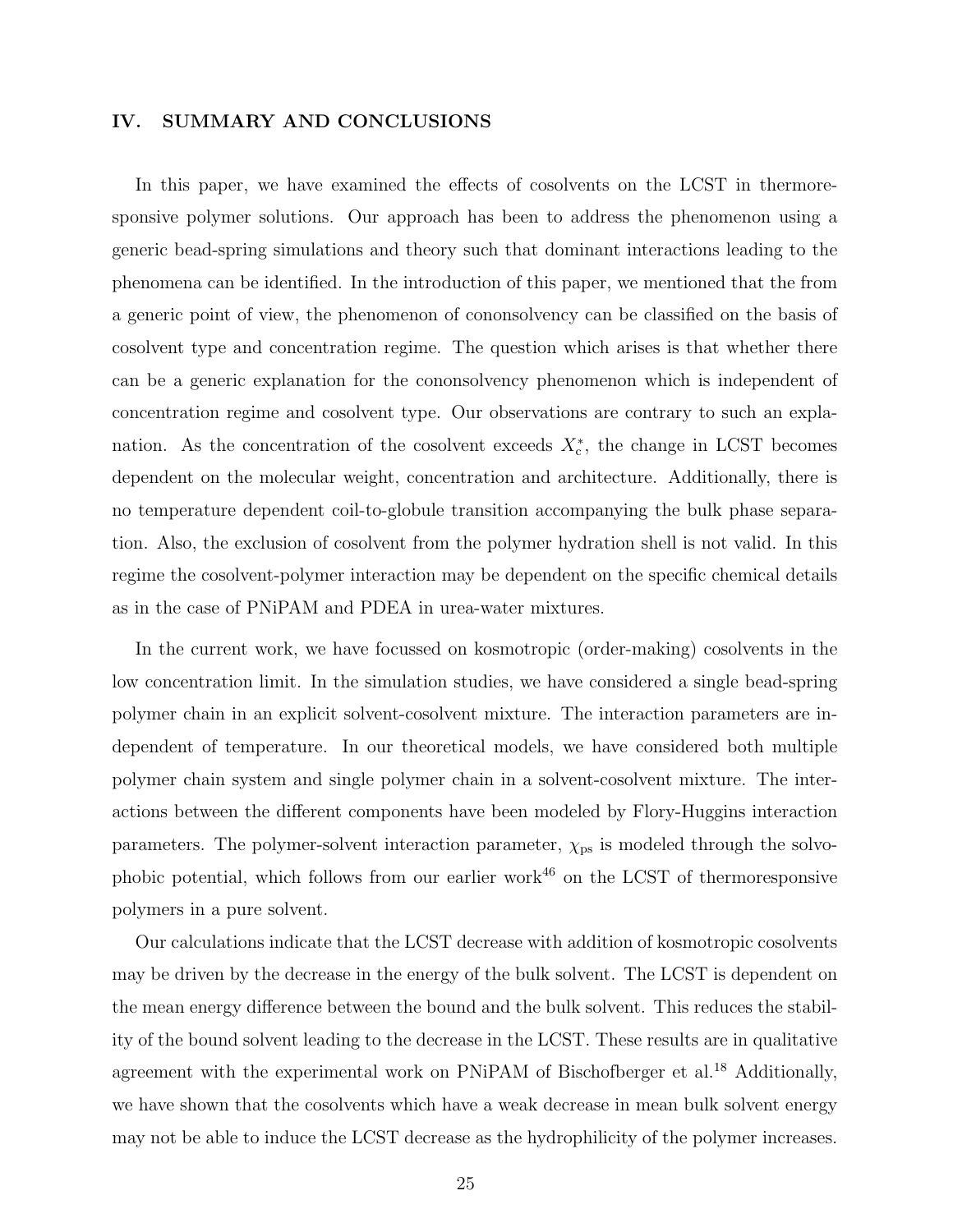This is in agreement with the experimental observation that the LCST of aqueous PDEA is not modified with the addition of methanol. PDEA is more hydrophilic (higher mean energy difference between bound and bulk) than PNiPAM and the lowering of the bulk solvent energy by methanol is not sufficient to affect the LCST in this case. This shows that our simulation and theoretical models are able to explain the trends qualitatively across the acrylamide family of thermoresponsive polymers. An important point to emphasize here is that the simulation model is able to exhibit both the temperature dependent and cosolvent dependent transitions without the presence of temperature dependent interaction parameters. The qualitative matching of our predictions with experimental data indicates that the mean energetics of the system are the dominant considerations in the system. Therefore, from a phenomenonlogical point of view, it can be said that details regarding the structure of the cosolvent and its interaction with the solvent may not be very important in comparison to the mean energetics. From an application point of view, this indicates that the choice of kosmotropic cosolvent to control the LCST can be made by examining its effect on the bulk energy.

#### V. ACKNOWLEDGMENTS

The computations were carried out at the High Performance Computing Facility at IIT Madras. S.K. acknowledges support from a Grant-in-Aid for Scientific Research on Innovative Areas "Fluctuation and Structure" (Grant No. 25103010) from the Ministry of Education, Culture, Sports, Science, and Technology of Japan and from a Grant-in-Aid for Scientific Research (C) (Grant No. 15K05250) from the Japan Society for the Promotion of Science (JSPS). S.B. acknowledges Tokyo Metropolitan University for the support provided through the co-tutorial program.

#### REFERENCES

- <sup>1</sup>X. Zhang, Y. Yang, and T. Chung, Langmuir **18**, 2538 (2002).
- ${}^{2}$ R. O. Costa and R. F. Freitas, Polymer 43, 5879 (2002).
- <sup>3</sup>Y. Maeda, T. Nakamura, and I. Ikeda, Macromolecules 35, 10172 (2002).
- $4$ Y. Maeda and M. Yamabe, Polymer 50, 519 (2009).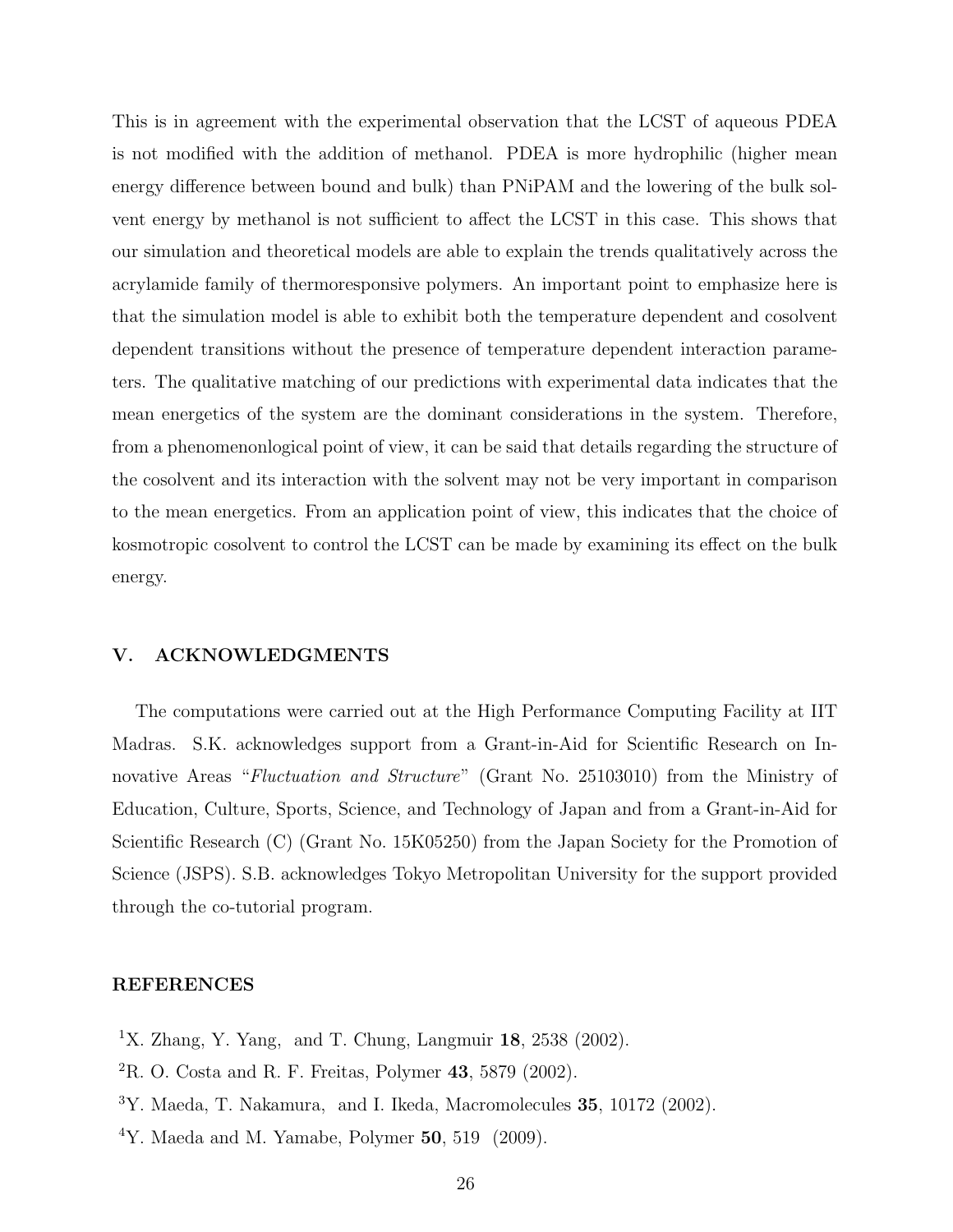- ${}^{5}$ B. Liu, J. Wang, G. Ru, C. Liu, and J. Feng, Macromolecules 48, 1126 (2015).
- ${}^{6}$ K. Pagonis and G. Bokias, Polymer 45, 2149 (2004).
- ${}^{7}$ N. Orakdogen and O. Okay, Polymer 47, 561 (2006).
- ${}^{8}$ T.-H. Young and W.-Y. Chuang, J. Membr. Sci. 210, 349 (2002).
- $9N.$  Takahashi, T. Kanaya, K. Nishida, and K. Kaji, Polymer 44, 4075 (2003).
- <sup>10</sup>K. Mochizuki, S. R. Pattenaude, and D. Ben-Amotz, Journal of the American Chemical Society **138**, 9045 (2016).
- <sup>11</sup>X. Wang, X. Qiu, and C. Wu, Macromolecules **31**, 2972 (1998).
- <sup>12</sup>C. Wu and X. Wang, Phys. Rev. Lett. **80**, 4092 (1998).
- <sup>13</sup>Y. Ono and T. Shikata, J. Am. Chem. Soc. 128, 10030 (2006).
- <sup>14</sup>K. Zhou, Y. Lu, J. Li, L. Shen, G. Zhang, Z. Xie, and C. Wu, Macromolecules 41, 8927 (2008).
- $15$ Y. Lu, K. Zhou, Y. Ding, G. Zhang, and C. Wu, Phys. Chem. Chem. Phys.  $12$ ,  $3188$ (2010).
- <sup>16</sup>H. Yamauchi and Y. Maeda, J. Phys. Chem. B 111, 12964 (2007).
- <sup>17</sup>F. M. Winnik, M. F. Ottaviani, S. H. Bossmann, W. Pan, M. Garcia-Garibay, and N. J. Turro, Macromolecules 26, 4577 (1993).
- <sup>18</sup>I. Bischofberger, D. C. E. Calzolari, and V. Trappe, Soft Matter 10, 8288 (2014).
- <sup>19</sup>G. Zhang and C. Wu, J. Am. Chem. Soc. **123**, 1376 (2001).
- $20$ J. M. Juan Pang, Hu Yang and R. Cheng, J. Phys. Chem. B 114, 8652 (2010).
- <sup>21</sup>S. Sun and P. Wu, Macromolecules **43**, 9501 (2010).
- <sup>22</sup>I. Bischofberger, D. C. E. Calzolari, P. De Los Rios, I. Jelezarov, and V. Trappe, Sci. Rep. 4, 4377 (2014).
- $23$ T. Amiya, Y. Hirokawa, Y. Hirose, Y. Li, and T. Tanaka, J. Chem. Phys 86, 2375 (1987).
- $^{24}$ H. G. Schild, M. Muthukumar, and D. A. Tirrell, Macromolecules 24, 948 (1991).
- $^{25}$ D. Mukherji and K. Kremer, Macromolecules 46, 9158 (2013).
- $^{26}$ D. Mukherji, C. M. Marques, and K. Kremer, Nat. Commun. 5, 4882 (2014).
- $^{27}$ D. Mukherji, M. Wagner, M. D. Watson, S. Winzen, T. E. de Oliveira, C. M. Marques, and K. Kremer, Soft Matter 12, 7995 (2016).
- <sup>28</sup>F. Tanaka, T. Koga, and F. M. Winnik, Phys. Rev. Lett. 101, 028302 (2008).
- <sup>29</sup>F. Tanaka, T. Koga, H. Kojima, N. Xue, and F. M. Winnik, Macromolecules 44, 2978 (2011).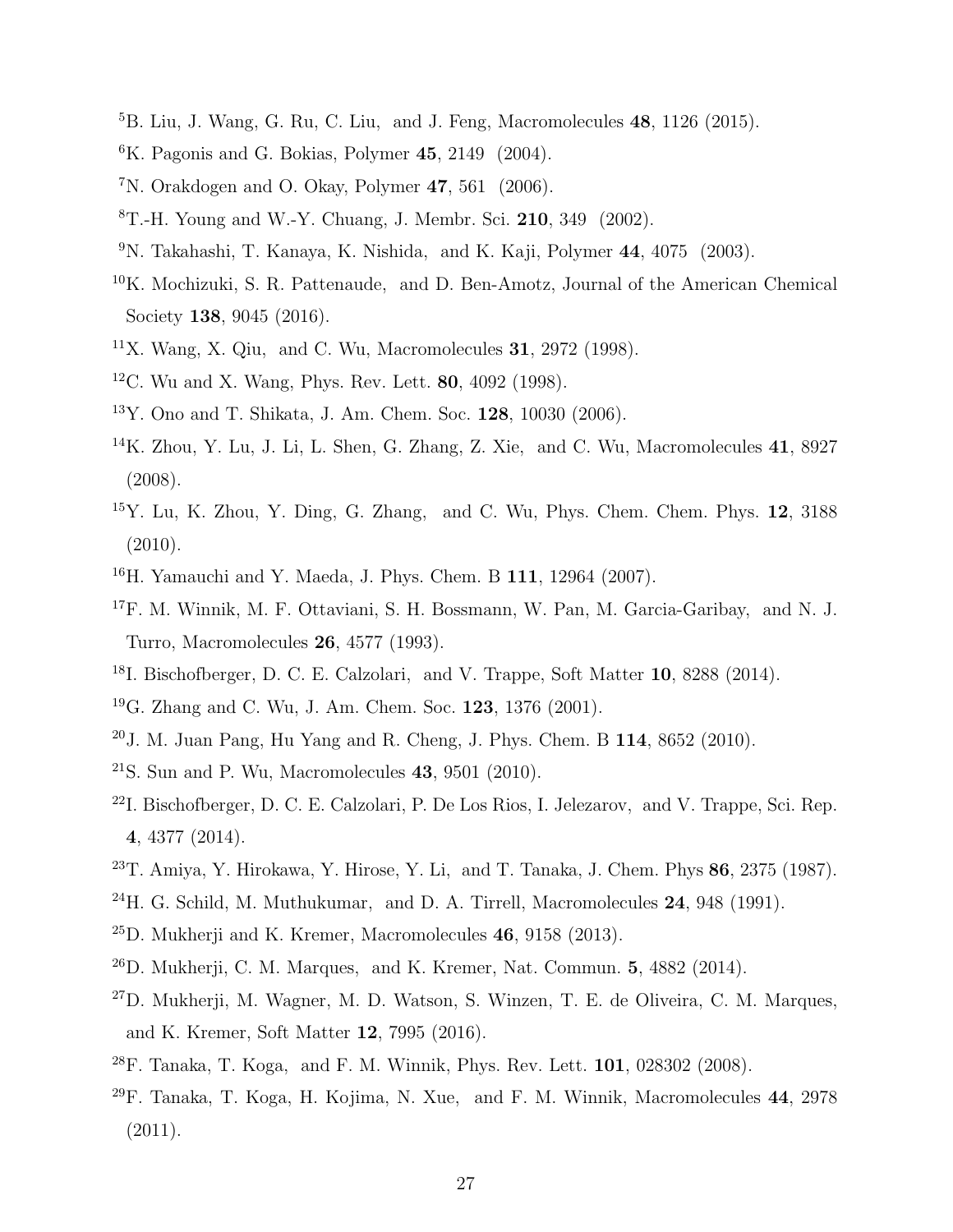- Y. Okada and F. Tanaka, Macromolecules 38, 4465 (2005).
- D. Jia, T. Zuo, S. Rogers, H. Cheng, B. Hammouda, and C. C. Hans, Macromolecules , 5152 (2016).
- $32D$ . Jia, M. Muthukumar, H. Cheng, C. C. Han, and B. Hammouda, Macromolecules 50, 7291 (2017).
- A. Pica and G. Graziano, Phys. Chem. Chem. Phys. 18, 25601 (2016).
- N. F. A. van der Vegt and F. Rodriguez-Ropero, Soft Matter 13, 2289 (2017).
- Y. A. Budkov, A. L. Kolesnikov, N. Georgi, and M. G. Kiselev, The Journal of Chemical Physics 141, 014902 (2014).
- J. Wang, N. Wang, B. Liu, J. Bai, P. Gong, G. Ru, and J. Feng, Phys. Chem. Chem. Phys. 19, 30097 (2017).
- <sup>37</sup>C. Scherzinger, P. Lindner, M. Keerl, and W. Richtering, Macromolecules **43**, 6829 (2010).
- J. Dudowicz, K. F. Freed, and J. F. Douglas, J. Chem. Phys 142, 214906 (2015).
- J. Dudowicz, K. F. Freed, and J. F. Douglas, J. Chem. Phys. 143, 131101 (2015).
- K. Kyriakos, M. Philipp, L. Silvi, W. Lohstroh, W. Petry, P. Mller-Buschbaum, and C. M. Papadakis, J. Phys. Chem. B 120, 4679 (2016).
- C. H. Hofmann, F. A. Plamper, C. Scherzinger, S. Hietala, and W. Richtering, Macromolecules 46, 523 (2013).
- $^{42}$ C. Dalgicdir, F. Rodrguez-Ropero, and N. F. A. van der Vegt, J. Phys. Chem. B  $121$ , 7741 (2017).
- M. A. Schroer, J. Michalowsky, B. Fischer, J. Smiatek, and G. Grubel, Biophys. Chem. , 45 (2004).
- R. F. Lama and B. C.-Y. Lu, J. Chem. Eng. Data 10, 216 (1965).
- M. A. Schroer, J. Michalowsky, B. Fischer, J. Smiatek, and G. Grubel, Phys. Chem. Chem. Phys. 18, 31459 (2016).
- S. Bharadwaj, P. B. S. Kumar, S. Komura, and A. P. Deshpande, Macromol. Theory Simul. 26, 1600073 (2017).
- S. Plimpton, J. Comput. Phys. 117, 1 (1995).
- D. Chandler, Introduction to modern statistical mechanics (Oxford University Press, New York, Oxford, 1987).
- A. B. Kolomeisky and B. Widom, Farad. Discuss. 112, 81 (1999).
- A. Y. Grosberg and D. V. Kuznetsov, Macromolecules 25, 1970 (1992).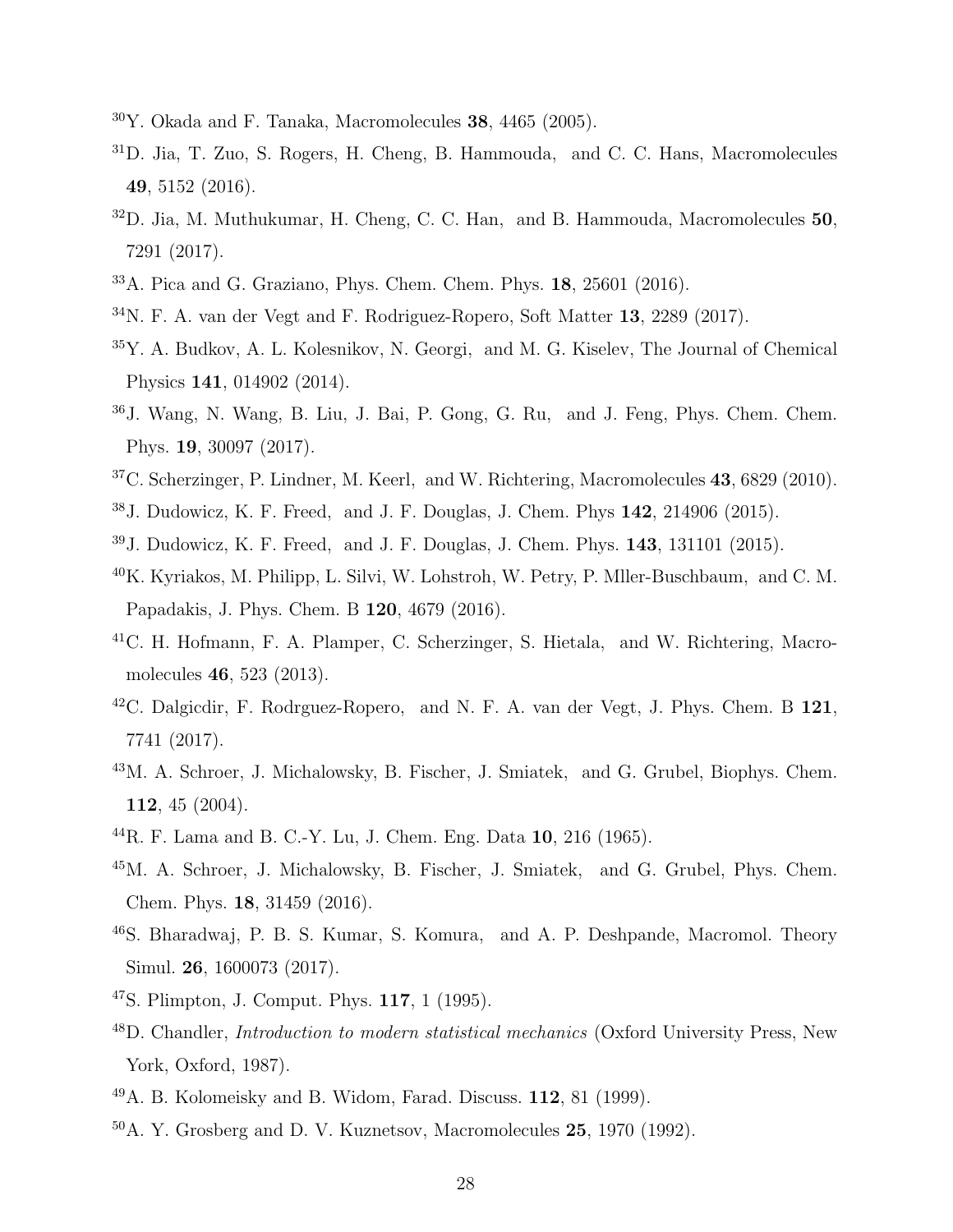- W. Andreas and L. T. Biegler, Math. Prog. 106, 2557 (2006).
- J. A. Larkin, J. Chem. Thermodyn 7, 137 (1975).
- D. Peeters and P. Huyskens, J. Mol. Struct. 300, 539 (1993).
- D. Nayar, A. Folberth, and N. F. A. van der Vegt, Phys. Chem. Chem. Phys. 19, 18156 (2017).
- N. Muller, Acc. Chem. Res 23, 23 (1990).
- J. Grdadolnik, F. Merzel, and F. Avbelj, Proc. Natl. Acad. Sci. U.S.A 114, 322 (2017).
- G. T. Barkema and B. Widom, Journal of Chemical Physics 113, 2349 (2000).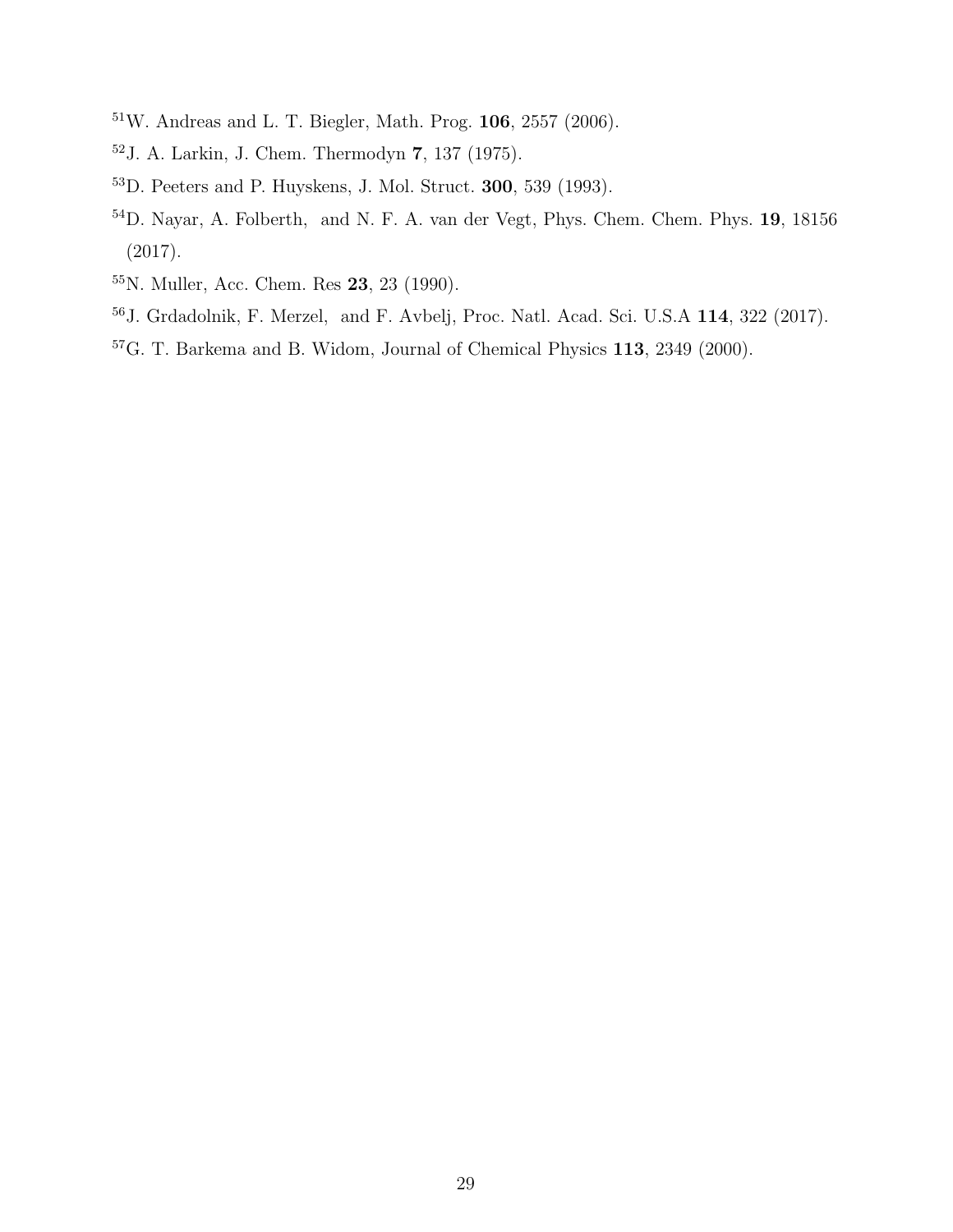#### VI. SUPPLEMENTARY MATERIAL

## VII. SECOND VIRIAL COEFFICIENT  $B_{\text{KW}}$ : KOLOMEISKY-WIDOM POTENTIAL

The second virial coefficient of the Kolomeisky-Widom model can be calculated using the following expression,

$$
B_{\rm KW} = 4\pi \int_0^\infty dr \, r^2 \left( 1 - e^{-E(r)/k_{\rm B}T} \right),\tag{29}
$$

where the prefactor of  $1/2$  is included within  $B_{\text{KW}}$  and  $E(r)$  is the monomer-monomer interaction potential which has the following form:

$$
E(r) = \begin{cases} \infty & \text{if } r < \sigma \\ U(r) & \text{if } r > \sigma \end{cases} \tag{30}
$$

Here  $E(r)$  for  $r < \sigma$  corresponds to the (hard-core) excluded volume interaction, and  $U(r)$ for  $r > \sigma$  is the KW solvophobic potential. The expression for  $U(r)$  is

$$
U(r) = -k_{\rm B}T\ln\left[1 + \left(\frac{1+Q}{1-Q}\right)\left(\frac{1-S}{1+S}\right)^{(r-\sigma)/\sigma}\right],\tag{31}
$$

where

$$
S = \left[1 - \frac{4x}{(1+x)^2} \left(1 - \frac{1}{c}\right)\right]^{1/2},\tag{32}
$$

$$
Q = \frac{\operatorname{sgn}(x-1)}{\left[1 + 4x/(x-1)^2 c\right]^{1/2}},\tag{33}
$$

$$
x = \frac{q-1}{c} \tag{34}
$$

$$
c = e^{(u-w)/k_{\rm B}T}.\tag{35}
$$

By using the above expression,  $B_{\text{KW}}$  is obtained as follows

$$
B_{\rm KW} = \frac{4\pi\sigma^3}{3} \left[ 1 + 3\left(\frac{1+Q}{1-Q}\right) \left(\frac{1}{\ln L} - \frac{2}{(\ln L)^2} + \frac{2}{(\ln L)^3}\right) \right],\tag{36}
$$

where  $L = (1 - S)/(1 + S)$ . The dimensionless virial coefficient is given by

$$
\tilde{B}_{\text{KW}}(\tilde{T}) = \left[1 + 3\left(\frac{1+Q}{1-Q}\right)\left(\frac{1}{\ln L} - \frac{2}{(\ln L)^2} + \frac{2}{(\ln L)^3}\right)\right],\tag{37}
$$

where

$$
\tilde{T} = \frac{k_{\rm B}T}{(u - w)}.\tag{38}
$$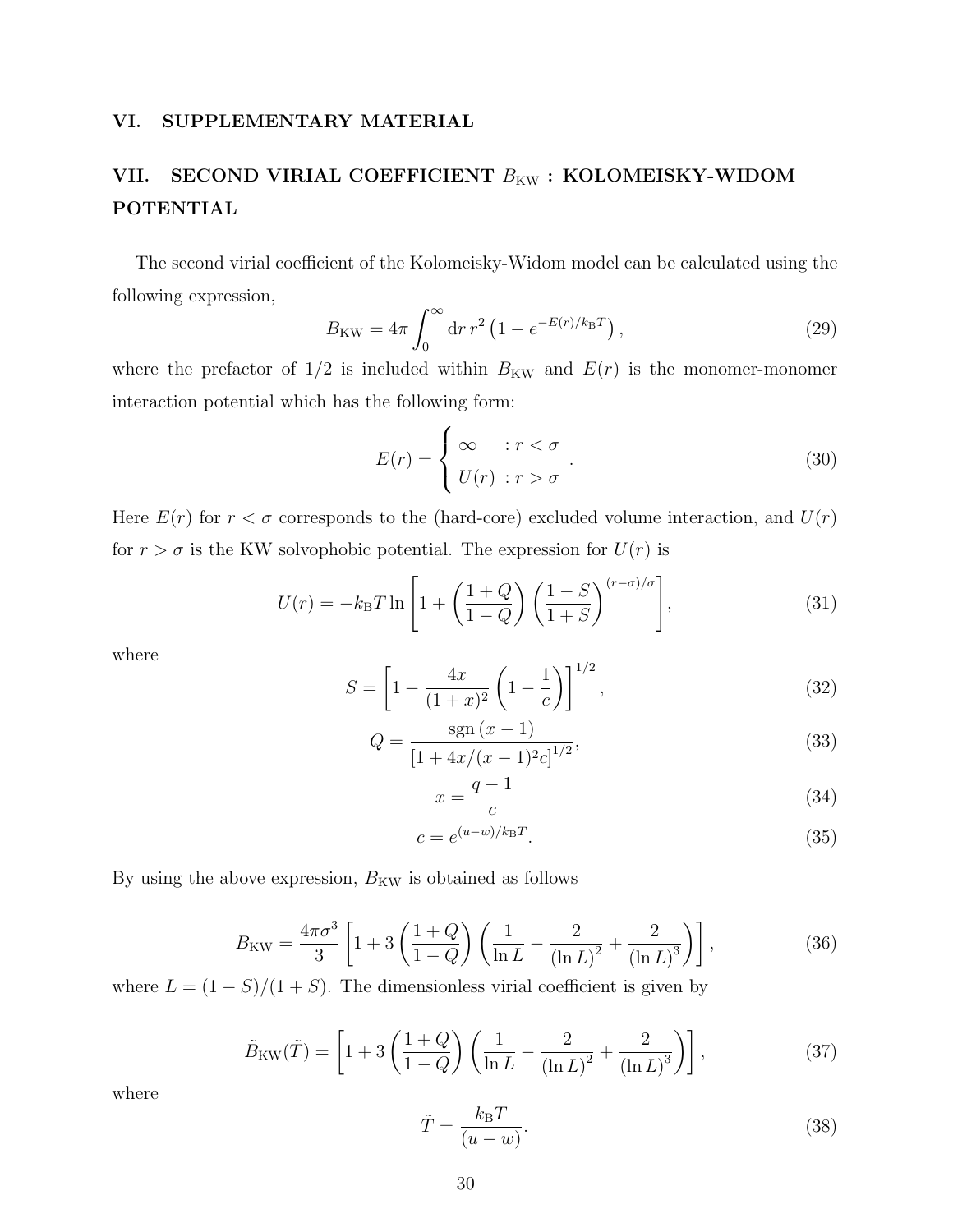#### VIII. BULK PHASE SEPARATION

## 1. Spinodal analysis

The free energy per unit site for the multiple chain system is given by the following expression,

$$
\frac{F}{k_{\rm B}T} = f = \frac{\phi_{\rm p}}{N} \ln \phi_{\rm p} + \phi_{\rm c} \ln \phi_{\rm c} + \phi_{\rm s} \ln \phi_{\rm s} + \chi_{\rm cs} \phi_{\rm c} \phi_{\rm s} + \chi_{\rm ps} \phi_{\rm p} \phi_{\rm s} + \chi_{\rm pc} \phi_{\rm p} \phi_{\rm c},\tag{39}
$$

the corresponding Hessian matrix is,

$$
H = \begin{pmatrix} \frac{\partial^2 f}{\partial \phi_p^2} & \frac{\partial^2 f}{\partial \phi_p \partial \phi_c} \\ \frac{\partial^2 f}{\partial \phi_c \partial \phi_p} & \frac{\partial^2 f}{\partial \phi_c^2} \end{pmatrix},
$$
(40)

where the elements of the matrix are as follows,

$$
\frac{\partial^2 f}{\partial \phi_{\mathbf{p}}^2} = \frac{1}{N\phi_{\mathbf{p}}} + \frac{1}{1 - \phi_{\mathbf{c}} - \phi_{\mathbf{p}}} - 2\chi_{\mathbf{ps}},\tag{41}
$$

$$
\frac{\partial^2 f}{\partial \phi_p \partial \phi_c} = \frac{\partial^2 f}{\partial \phi_c \partial \phi_p} = \frac{1}{1 - \phi_c - \phi_p} - (\chi_{cs} + \chi_{ps} - \chi_{pc})
$$
(42)

$$
\frac{\partial^2 f}{\partial \phi_c^2} = \frac{1}{\phi_c} + \frac{1}{1 - \phi_c - \phi_p} - 2\chi_{\rm cs},\tag{43}
$$

The  $\chi_{\rm ps}^{\rm spi}$  at the transition point  $(D = 0)$  for a given  $\phi_{\rm p}$  and  $\phi_{\rm c}$  can be analytically obtained using the following expression,

$$
\chi_{\rm ps}^{\rm spi} = \frac{-1}{\phi_{\rm c}\phi_{\rm p}\phi_{\rm s}} \Bigg\{ -\phi_{\rm p}\phi_{\rm s} \left[ -1 + \phi_{\rm c}(\chi_{\rm cs} + \chi_{\rm pc}) \right] \pm \Bigg( -\phi_{\rm p}\phi_{\rm s} [1 - \phi_{\rm p} - 2\phi_{\rm c}\phi_{\rm s}\chi_{\rm cs}] [-n\phi_{\rm p}(1 - 2\phi_{\rm c}\chi_{\rm pc}) - \phi_{\rm c}] \Bigg)^{1/2} \Bigg\},
$$
\n(44)

where  $\phi_{\rm s}=1-\phi_{\rm p}-\phi_{\rm c}.$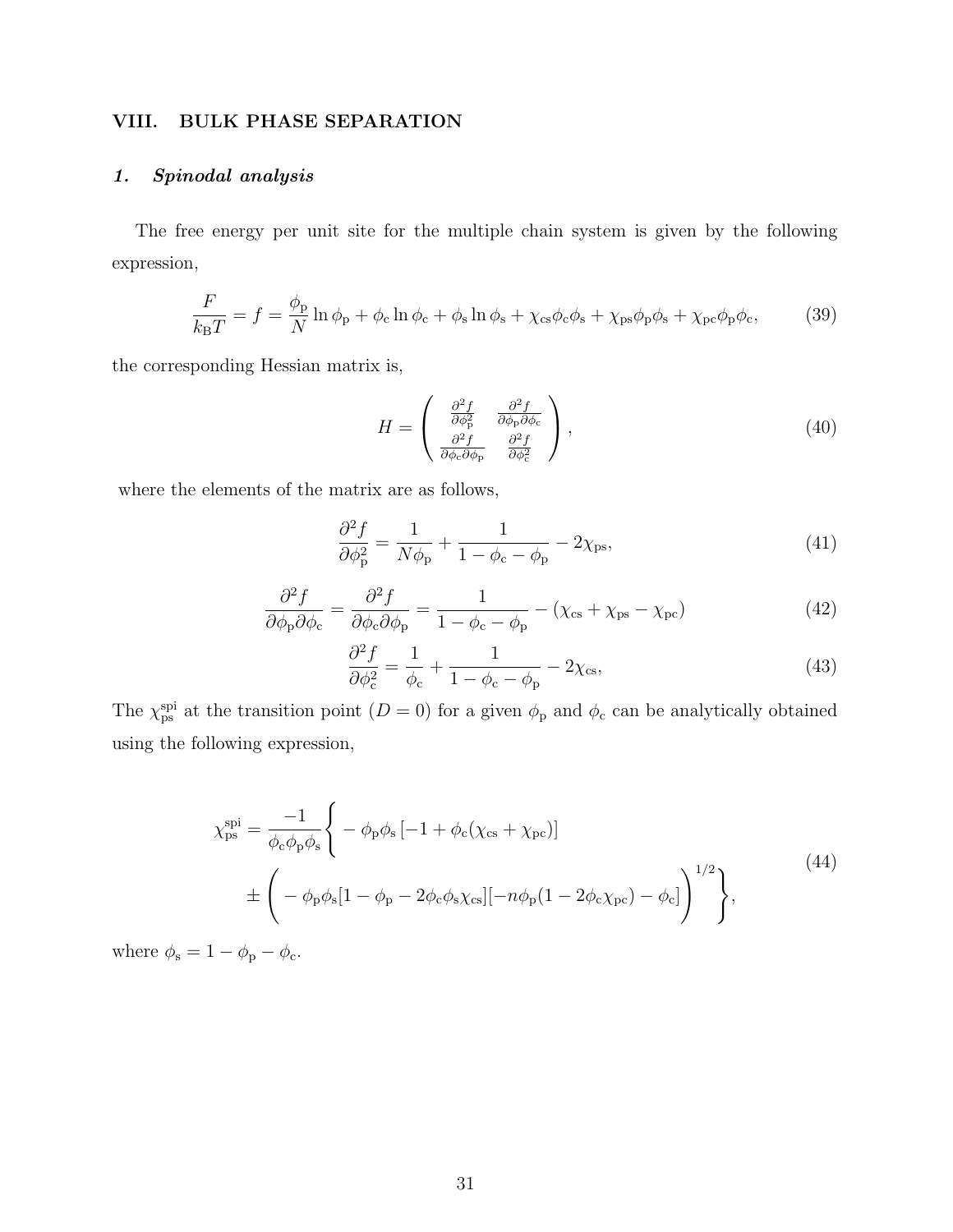# 2. Relation of  $\chi_{\rm ps}$  to  $\tilde{T}$

The polymer-solvent Flory-Huggins parameter  $\chi_\mathrm{ps}$  can be related to the virial coefficient  $\tilde{B}_{\rm KW}$  (Eq. (37)) by

$$
\chi_{\rm ps} = \frac{1}{2} - \tilde{B}_{\rm KW} \n= \left[ 1 + 3 \left( \frac{1+Q}{1-Q} \right) \left( \frac{1}{\ln L} - \frac{2}{(\ln L)^2} + \frac{2}{(\ln L)^3} \right) \right],
$$
\n(45)

where  $L = (1 - S)/(1 + S)$ ,

$$
S = \left[1 - \frac{4x}{(1+x)^2} \left(1 - \frac{1}{c}\right)\right]^{1/2},\tag{46}
$$

$$
Q = \frac{\operatorname{sgn}(x-1)}{\left[1 + \frac{4x}{(x-1)^2 c}\right]^{1/2}},\tag{47}
$$

$$
x = \frac{q-1}{c} \tag{48}
$$

$$
c = e^{1/\tilde{T}}.\tag{49}
$$

For a given value of  $\chi_{\rm ps}$ , the corresponding temperature  $\tilde{T}$  (for fixed q) can be obtained by numerically solving Eq.  $(45)$ .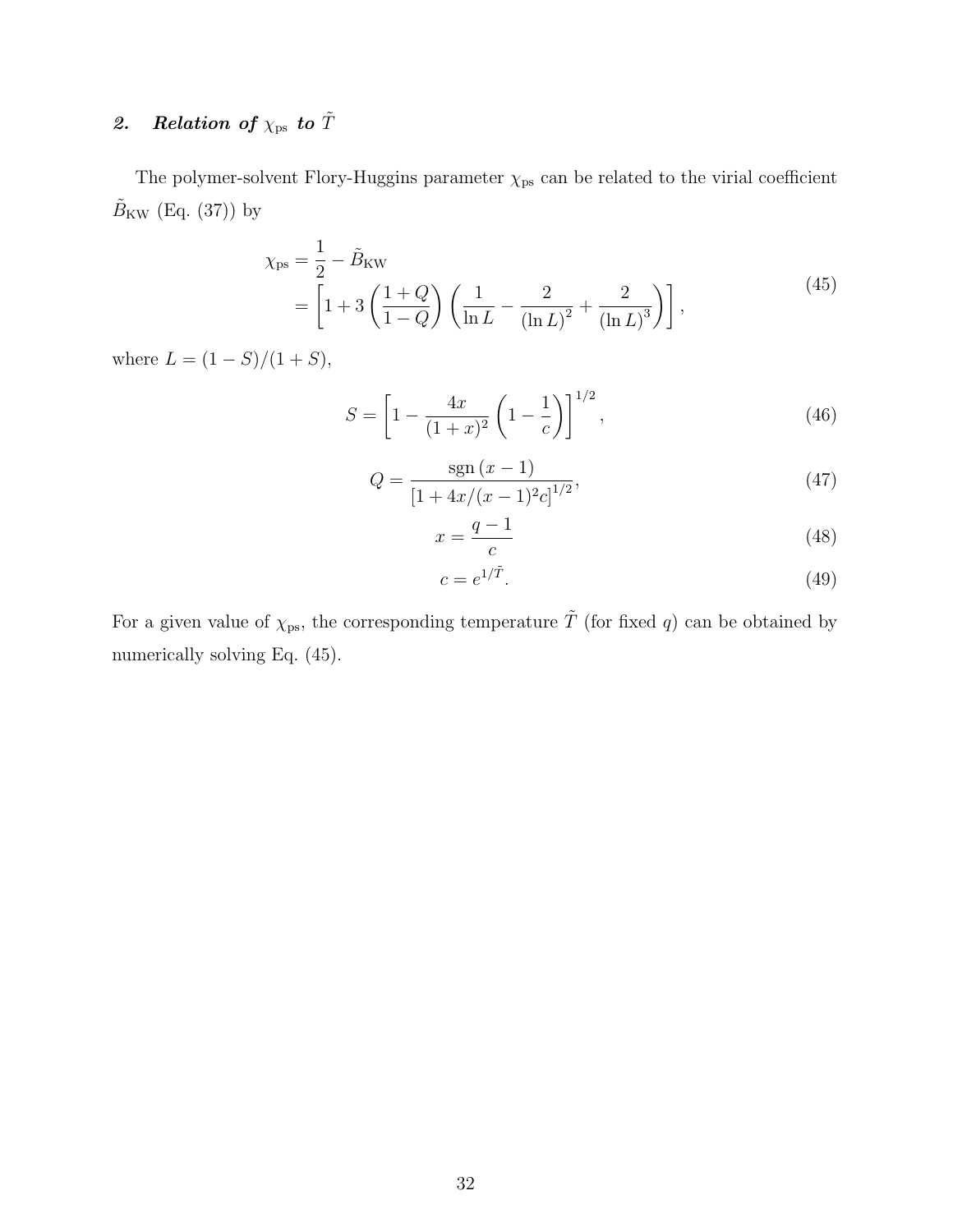## 3. Overall second virial coefficient B

To derive the expression for  $B$  in the multiple chain system, let us first consider the volume fractions of the solvent and cosolvent in terms of  $X_c$  and  $\phi_p$ 

$$
\phi_c = X_c (1 - \phi_p), \n\phi_s = (1 - X_c)(1 - \phi_p),
$$
\n(50)

The multiple chain free energy expression can then be rewritten in the following way,

$$
f = \frac{\phi_{\rm p}}{N} \ln \phi_{\rm p} + X_{\rm c} (1 - \phi_{\rm p}) \ln \left[ X_{\rm c} (1 - \phi_{\rm p}) \right] + (1 - X_{\rm c}) (1 - \phi_{\rm p}) \ln \left[ (1 - X_{\rm c}) (1 - \phi_{\rm p}) \right] + \chi_{\rm cs} (1 - X_{\rm c}) X_{\rm c} (1 - \phi_{\rm p})^2 + \chi_{\rm ps} (1 - X_{\rm c}) \phi_{\rm p} (1 - \phi_{\rm p}) + \chi_{\rm pc} X_{\rm c} (1 - \phi_{\rm p}) \phi_{\rm p}.
$$
 (51)

Here, the second virial coefficient B is the coefficient of  $\phi_{\rm p}^2$  and has the following form,

$$
B = 1 - [2(1 - X_{c})\chi_{ps} + 2X_{c}\chi_{pc} - 2X_{c}(1 - X_{c})\chi_{cs}].
$$
\n(52)

In the case of low concentration, the virial coefficient is

$$
B = 1 - (2\chi_{ps} + 2X_c\chi_{pc} - 2X_c\chi_{cs}),
$$
  
= 1 - 2[\chi\_{ps} + X\_c(\chi\_{pc} - \chi\_{cs})]. (53)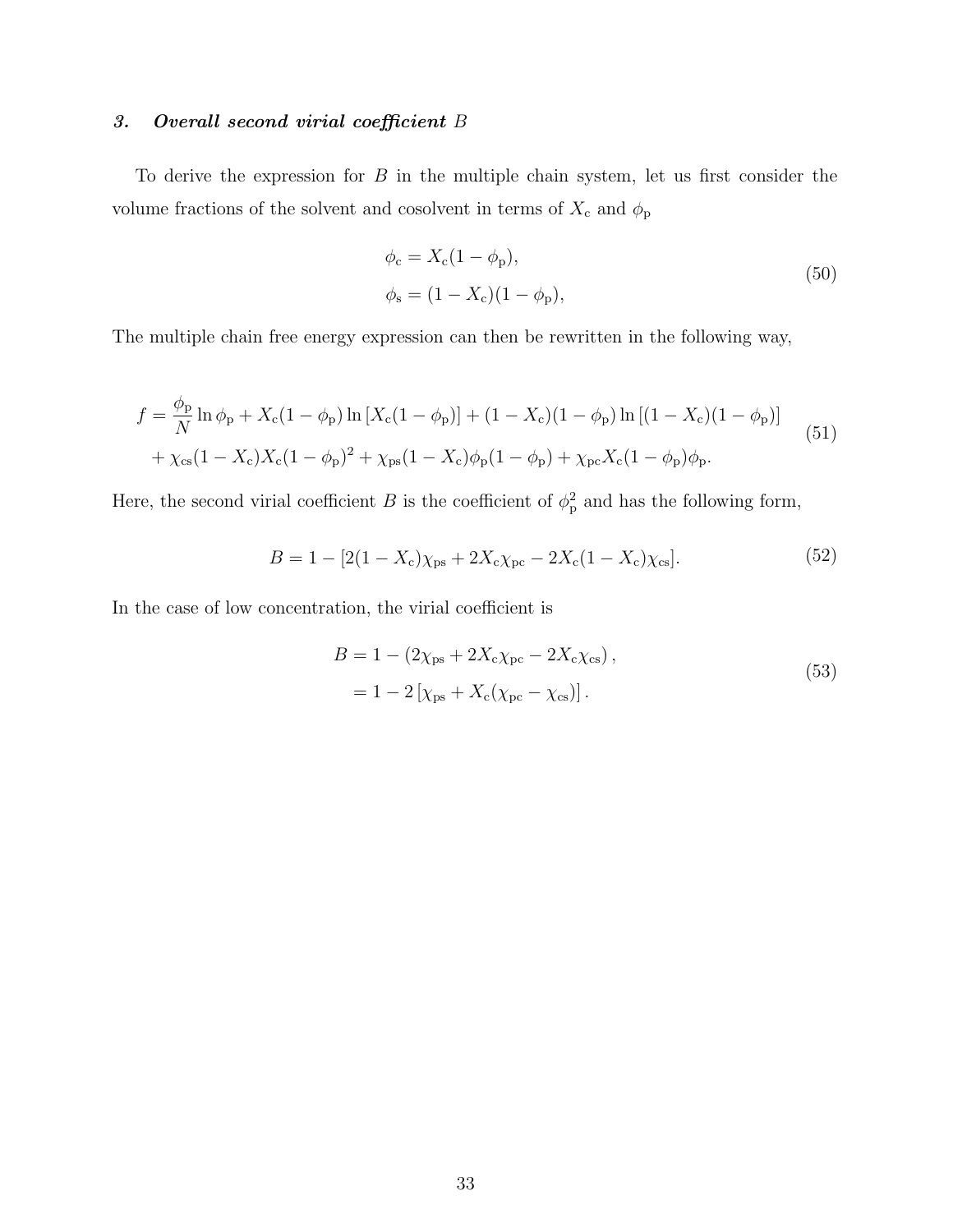## IX. COIL-TO-GLOBULE TRANSITION

The swelling parameter can be expressed in terms of the overall volume fractions in the following way,

$$
\phi'_{p} = \frac{N\sigma^{2}l}{V_{p}} = \frac{3N\sigma^{2}}{4\pi R_{g}^{3}} = \frac{3N\sigma^{2}}{4\pi\alpha^{3}N^{3/2}l^{2}} = \frac{k}{\sqrt{N}\alpha^{3}},
$$
\n
$$
\alpha = \left(\frac{k}{\phi'_{p}\sqrt{N}}\right)^{1/3} = \left(\frac{\Phi'k}{\Phi'_{p}\sqrt{N}}\right)^{1/3} = \left(\frac{\Phi'k}{\Phi'_{p}\sqrt{N}}\right)^{1/3},
$$
\n(54)

where

$$
\kappa \sim \left(\frac{\sigma}{l}\right)^2. \tag{55}
$$

The overall volume of the system is constant and can be expressed in terms of the molecular weight  $(N)$  and the overall polymer volume fraction  $(\Phi_{\rm p})$  in the following way,

$$
\frac{V}{v} = \frac{N}{\Phi_{\rm p}}.\tag{56}
$$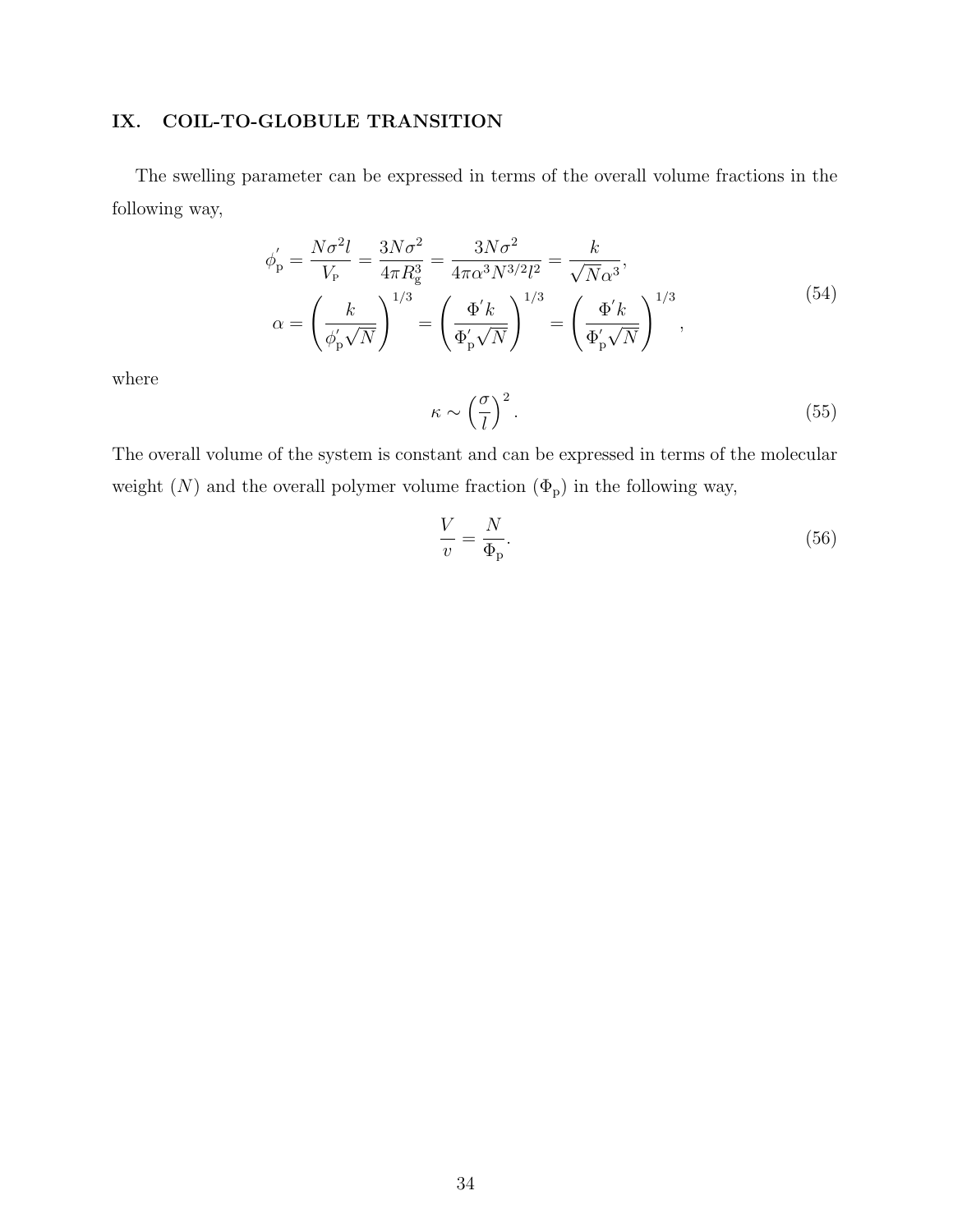#### X. MEAN ENERGY OF THE BULK SOLVENT-COSOLVENT MIXTURE

Let the number of solvent and cosolvent in the bulk be  $N_s^{\text{bulk}}$  and  $N_c^{\text{bulk}}$ , respectively. The fraction of the cosolvent in the bulk by the following expression,

$$
X_{\rm c}^{\rm bulk} = \frac{N_{\rm c}^{\rm bulk}}{N_{\rm c}^{\rm bulk} + N_{\rm s}^{\rm bulk}}.\tag{57}
$$

The total mean energy of the bulk solvent-cosolvent mixture can be evaluated in the following way,

$$
\overline{E}_{\text{bulk}} = N_{\text{c}}^{\text{bulk}} \left( X_{\text{c}}^{\text{bulk}} \overline{\epsilon}_{\text{cc}} + (1 - X_{\text{c}}^{\text{bulk}}) \overline{\epsilon}_{\text{cs}} \right) + N_{\text{s}}^{\text{bulk}} \left( (1 - X_{\text{c}}^{\text{bulk}}) \overline{\epsilon}_{\text{ss}} + X_{\text{c}}^{\text{bulk}} \overline{\epsilon}_{\text{cs}} \right)
$$
\n
$$
= N_{\text{c}}^{\text{bulk}} X_{\text{c}}^{\text{bulk}} \overline{\epsilon}_{\text{cc}} + N_{\text{s}}^{\text{bulk}} (1 - X_{\text{c}}^{\text{bulk}}) \overline{\epsilon}_{\text{ss}} + \overline{\epsilon}_{\text{cs}} (N_{\text{s}}^{\text{bulk}} X_{\text{c}}^{\text{bulk}} + N_{\text{c}}^{\text{bulk}} (1 - X_{\text{c}}^{\text{bulk}})) \qquad (58)
$$
\n
$$
= (N_{\text{c}}^{\text{bulk}} + N_{\text{s}}^{\text{bulk}}) ((X_{\text{c}}^{\text{bulk}})^2 \overline{\epsilon}_{\text{cc}} + (1 - X_{\text{c}}^{\text{bulk}})^2 \overline{\epsilon}_{\text{cc}} + 2X_{\text{c}}^{\text{bulk}} (1 - X_{\text{c}}^{\text{bulk}}) \overline{\epsilon}_{\text{cc}}),
$$

and the average mean energy of the mixture is the following,

$$
\overline{\epsilon}_{\text{bulk}} = \frac{\overline{E}_{\text{bulk}}}{N_{\text{c}}^{\text{bulk}} + N_{\text{s}}^{\text{bulk}}} = (X_{\text{c}}^{\text{bulk}})^2 \ \overline{\epsilon}_{\text{cc}} + (1 - X_{\text{c}}^{\text{bulk}})^2 \ \overline{\epsilon}_{\text{cc}} + 2X_{\text{c}}^{\text{bulk}}(1 - X_{\text{c}}^{\text{bulk}})\overline{\epsilon}_{\text{cc}}.\tag{59}
$$

Given the dilute nature of the system, we have  $X_c^{\text{bulk}} = X_c$ .